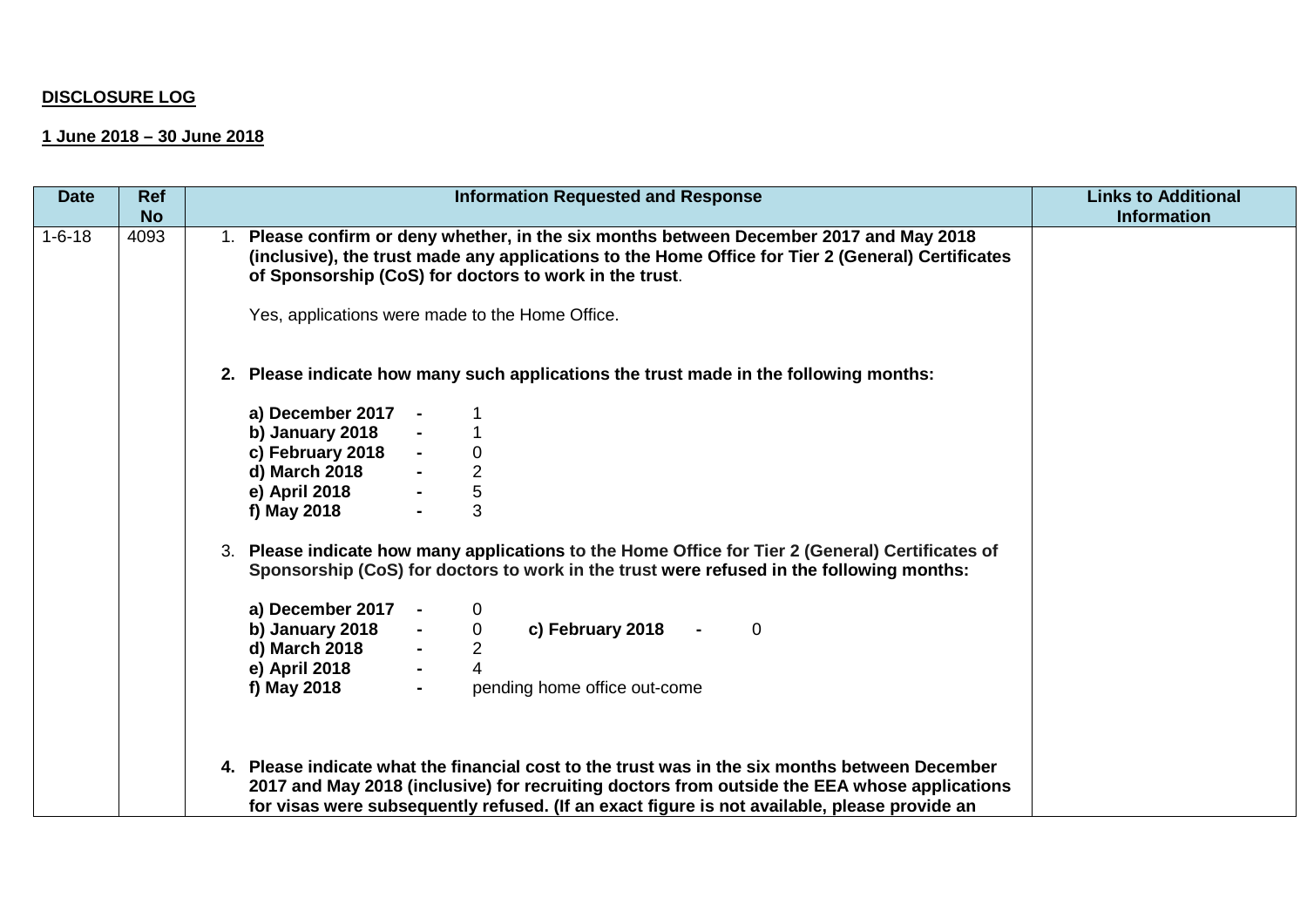|              |      | estimate of the total or the typical cost involved in recruiting a doctor from outside the EEA<br>and applying for a Tier 2 visa. Please include costs of staff time, administrative fees, agency<br>fees, and any other associated costs.)                                                                                                       |                    |
|--------------|------|---------------------------------------------------------------------------------------------------------------------------------------------------------------------------------------------------------------------------------------------------------------------------------------------------------------------------------------------------|--------------------|
|              |      | The cost for the visa is £1,000 per year plus an additional £199 visa charge. The majority<br>of the Doctors will have been paid on the bottom of the Speciality Doctor pay scale,<br>£37,923 and received an additional 2 PA's£7,584.60 totalling £45,507 per annum. We are<br>unable to calculate the agency fees to cover these vacant shifts. |                    |
| $1 - 6 - 18$ | 4094 | Please find response attached.                                                                                                                                                                                                                                                                                                                    | Link to attachment |
| $4 - 6 - 18$ | 4095 | 1. The total value of the courier service contracts that were outsourced?                                                                                                                                                                                                                                                                         |                    |
|              |      | The Trust do not have any formal contracts                                                                                                                                                                                                                                                                                                        |                    |
|              |      | 2. The name of your primary and any secondary Courier supplier                                                                                                                                                                                                                                                                                    |                    |
|              |      | We currently use DX network, South Central Ambulance Service, TNT.                                                                                                                                                                                                                                                                                |                    |
|              |      | The value of your primary supplier contract, its expiry date and the services they provide (e.g.<br>same day/next-day/overnight)                                                                                                                                                                                                                  |                    |
|              |      | N/A                                                                                                                                                                                                                                                                                                                                               |                    |
|              |      | The value of your secondary supplier's contract, its expiry date and the and services they<br>provide (e.g. same day/next-day/overnight)                                                                                                                                                                                                          |                    |
|              |      | As stated above the Trust do not have any contracts in place but will shortly be going out to quotation /<br>tender so that we will have formal contracts. This will be an interim arrangement until a pathology<br>network contract is put into place.                                                                                           |                    |
|              |      | 3. The total cost of the courier services that were managed in-house?                                                                                                                                                                                                                                                                             |                    |
|              |      | $\mathbf 0$                                                                                                                                                                                                                                                                                                                                       |                    |
|              |      | The number of staff employed in managing those contracts                                                                                                                                                                                                                                                                                          |                    |
|              |      | N/A                                                                                                                                                                                                                                                                                                                                               |                    |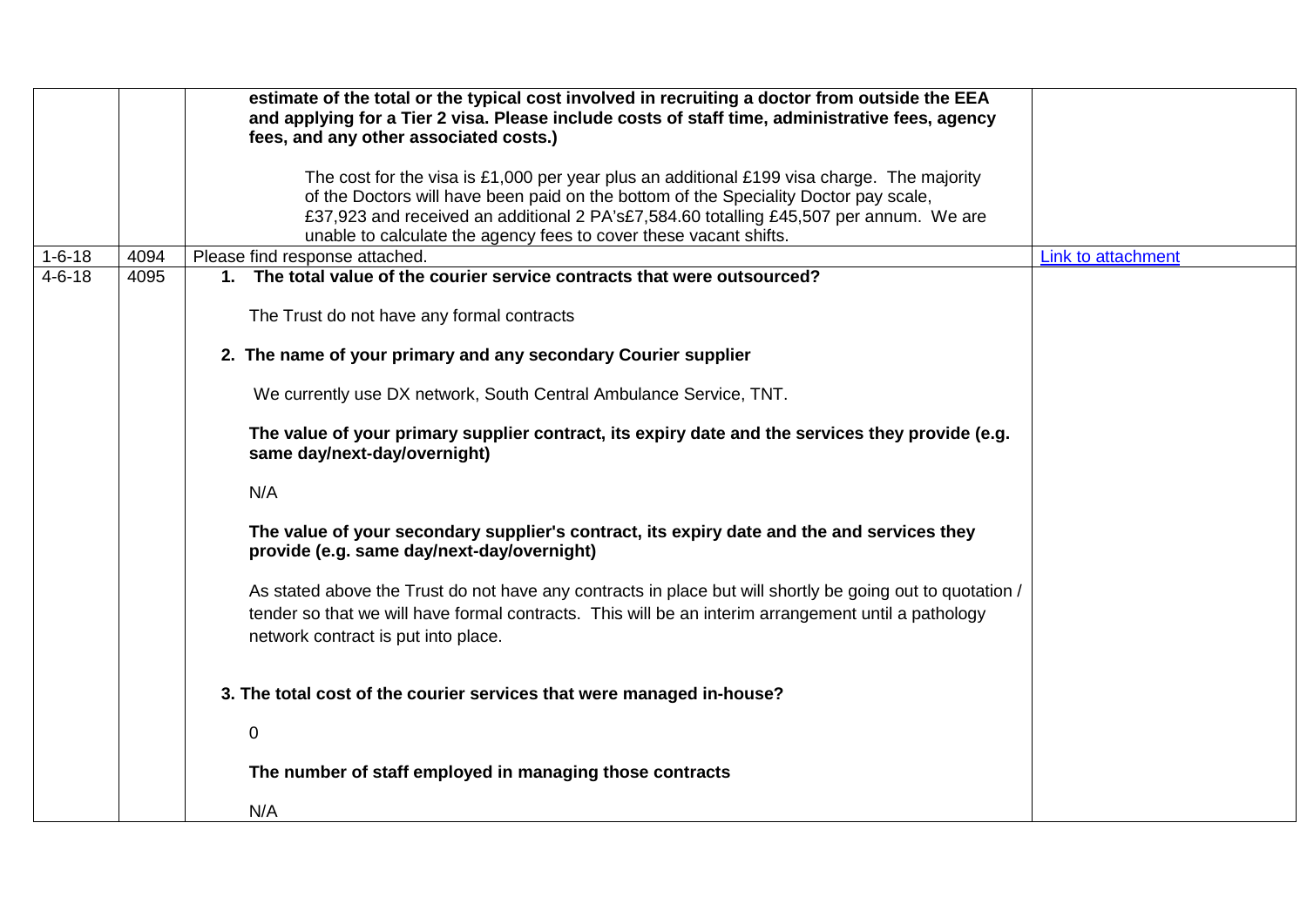|              |      | The number of vehicles owned or leased to meet the in-house courier requirement<br>N/A                                                                                                                                                            |  |
|--------------|------|---------------------------------------------------------------------------------------------------------------------------------------------------------------------------------------------------------------------------------------------------|--|
|              |      | 4. The name and email of the person responsible for the procurement/management of these<br>services?                                                                                                                                              |  |
|              |      | Purchasing and Supplies Manager<br>Communications@mkuh.nhs.uk<br>01908 660033                                                                                                                                                                     |  |
| $5 - 6 - 18$ | 4096 | 2015/16<br>• The total number of settlement agreements:                                                                                                                                                                                           |  |
|              |      | $\overline{2}$                                                                                                                                                                                                                                    |  |
|              |      | The total costs associated for each settlement agreement in each financial year:<br>$\bullet$<br>£0                                                                                                                                               |  |
|              |      | 2016/17<br>• The total number of settlement agreements:                                                                                                                                                                                           |  |
|              |      | $\overline{2}$                                                                                                                                                                                                                                    |  |
|              |      | The total costs associated for each settlement agreement in each financial year. This includes,<br>$\bullet$<br>but is not limited to, a payment of salary, payment in lieu of a notice period and payment of<br>compensation for loss of office: |  |
|              |      | £0                                                                                                                                                                                                                                                |  |
|              |      | 2017/18<br>The total number of settlement agreements:<br>$\bullet$                                                                                                                                                                                |  |
|              |      | $\overline{2}$                                                                                                                                                                                                                                    |  |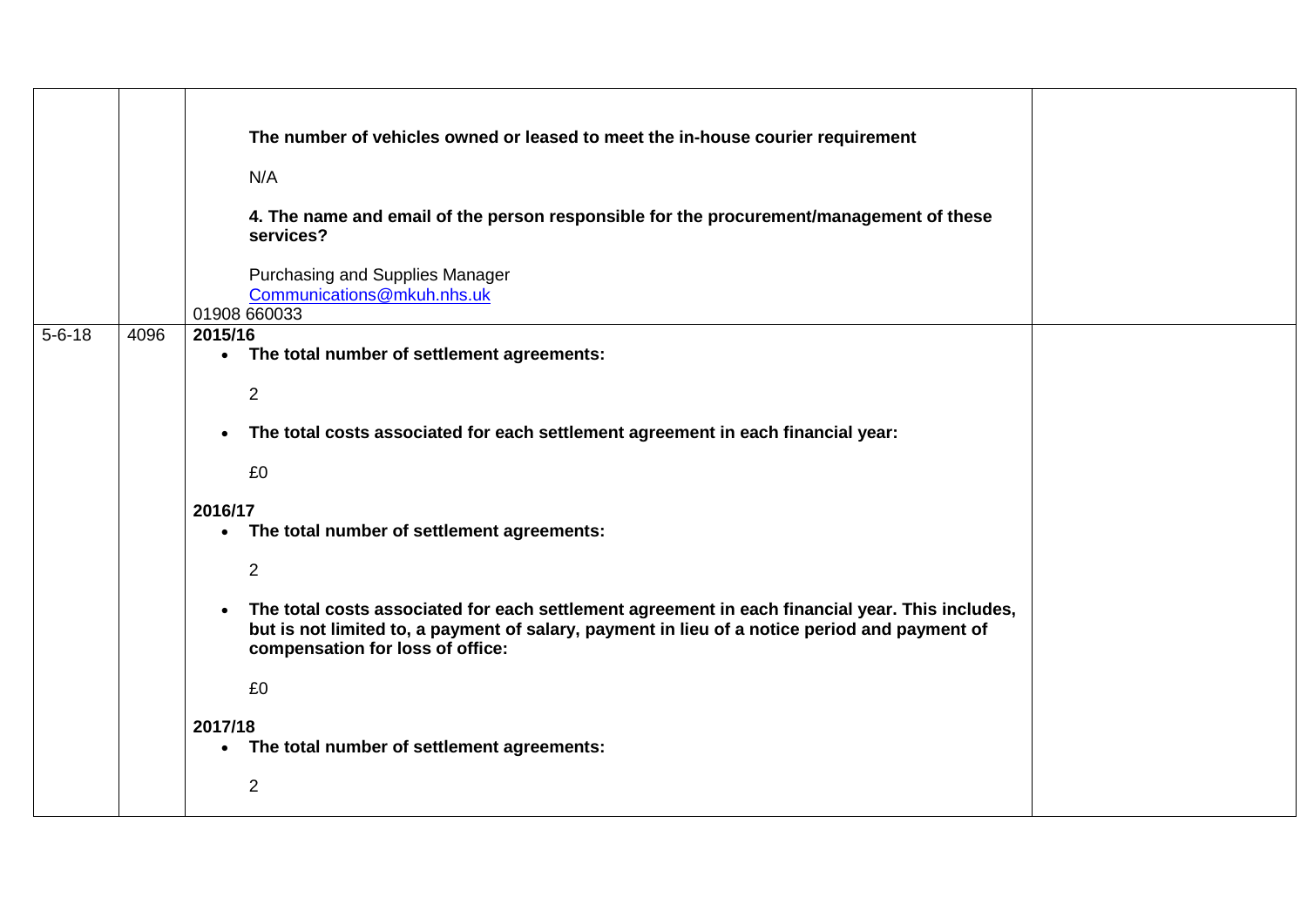|              |      | The total costs associated for each settlement agreement in each financial year. This includes, but is<br>not limited to, a payment of salary, payment in lieu of a notice period and payment of compensation<br>for loss of office:                                                                                                                                                                                       |  |
|--------------|------|----------------------------------------------------------------------------------------------------------------------------------------------------------------------------------------------------------------------------------------------------------------------------------------------------------------------------------------------------------------------------------------------------------------------------|--|
|              |      | £0                                                                                                                                                                                                                                                                                                                                                                                                                         |  |
| $5 - 6 - 18$ | 4097 | 1. The name and email address of your Clinical Director of Pathology                                                                                                                                                                                                                                                                                                                                                       |  |
|              |      | 2. The name and email address of your Service manager of Pathology                                                                                                                                                                                                                                                                                                                                                         |  |
|              |      | 3. The name and email address of your Lead Pathologist                                                                                                                                                                                                                                                                                                                                                                     |  |
|              |      | The Trust organisational structure can be found on our website at :<br>http://www.mkhospital.nhs.uk/images/comms/BoD/MKUH_Org_Chart_Spring_2017_web.pdf                                                                                                                                                                                                                                                                    |  |
|              |      | Please note details relating to individual members of staff outside of those on the website are exempt under<br>Section 40 Personal Information (where disclosure may contravene the Data Protection Act).                                                                                                                                                                                                                 |  |
| $5 - 6 - 18$ | 4098 | a) Between Q1 2016-17 and Q4 2017-18, what was the total expected allocation to the trust from the<br><b>Sustainability and Transformation Fund?</b>                                                                                                                                                                                                                                                                       |  |
|              |      | Expected STRF for 2016-17 and 2017-18 - £14.6m                                                                                                                                                                                                                                                                                                                                                                             |  |
|              |      | b) Between Q1 2016-17 and Q4 2017-18, how much of the expected allocation to the trust from the<br>Sustainability and Transformation Fund was withheld on its due date, as a result of failing to meet<br>the relevant criteria of achieving financial control totals and/or Accident and Emergency waiting<br>time trajectories?                                                                                          |  |
|              |      | STF withheld on due date as £1,057,000                                                                                                                                                                                                                                                                                                                                                                                     |  |
|              |      | Between Q1 2016-17 and Q4 2017-18, how much of the expected allocation to the trust from the<br>C)<br>Sustainability and Transformation Fund was awarded after its due date, either as a result of the<br>trust subsequently achieving its cumulative financial control total and so becoming eligible for<br>missed payments or where the reason for failing to meet its A&E trajectory was deemed beyond its<br>control? |  |
|              |      | STF awarded after the due date was £289K                                                                                                                                                                                                                                                                                                                                                                                   |  |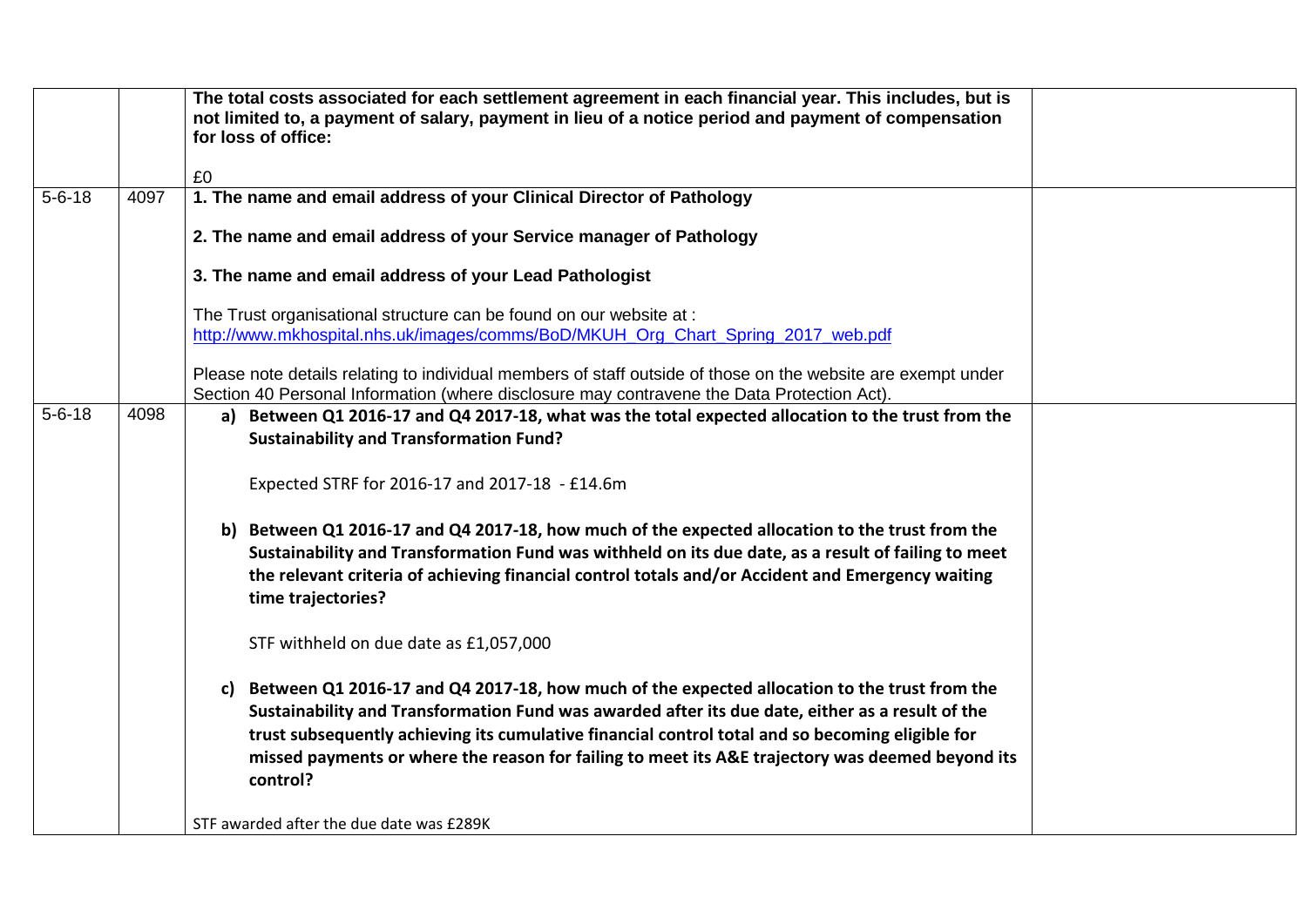| $6 - 6 - 18$ | 4099 | Please find attached spreadsheet.                                                                         |                                                                                                       |         |          |                |       |     |       | <b>Link to spreadsheet</b> |
|--------------|------|-----------------------------------------------------------------------------------------------------------|-------------------------------------------------------------------------------------------------------|---------|----------|----------------|-------|-----|-------|----------------------------|
| $6 - 6 - 18$ | 4100 | If we were to send the request to your department, can we be assured that the person in charge of         |                                                                                                       |         |          |                |       |     |       |                            |
|              |      | maternity-specific mandatory training (i.e. CTG training, emergency skills and drills, etc) will complete |                                                                                                       |         |          |                |       |     |       |                            |
|              |      | it? Could you please give us the appropriate email address to send this request to? To be clear, this     |                                                                                                       |         |          |                |       |     |       |                            |
|              |      | would the person in charge of maternity-specific training for any professional involved in maternity      |                                                                                                       |         |          |                |       |     |       |                            |
|              |      | care; for example, midwives, obstetricians, anaesthetists, MCAs, ODPs, paramedics, etc. If this is your   |                                                                                                       |         |          |                |       |     |       |                            |
|              |      | department, we will need clarification of that.                                                           |                                                                                                       |         |          |                |       |     |       |                            |
|              |      |                                                                                                           |                                                                                                       |         |          |                |       |     |       |                            |
|              |      | Freedom of Information Requests are sent to the department best placed to answer that request. The Email  |                                                                                                       |         |          |                |       |     |       |                            |
|              |      | address this should be directed to is Foi. Publication Scheme Co-ordinator@mkuh.nhs.uk                    |                                                                                                       |         |          |                |       |     |       |                            |
| $7 - 6 - 18$ | 4101 |                                                                                                           | 1. What is the current size of your Elective wait list broken down by speciality in May?              |         |          |                |       |     |       |                            |
|              |      |                                                                                                           |                                                                                                       |         |          |                |       |     |       |                            |
|              |      |                                                                                                           | The waiting list statistics are published by NHS England in the public domain and can be accessed via |         |          |                |       |     |       |                            |
|              |      |                                                                                                           | the following link: -                                                                                 |         |          |                |       |     |       |                            |
|              |      |                                                                                                           | https://www.england.nhs.uk/statistics/statistical-work-areas/rtt-waiting-times/                       |         |          |                |       |     |       |                            |
|              |      |                                                                                                           |                                                                                                       |         |          |                |       |     |       |                            |
|              |      |                                                                                                           | 2. How many patients from your hospital were discharged to home care setting, i.e. residential        |         |          |                |       |     |       |                            |
|              |      |                                                                                                           | care homes/nursing homes etc in the last 6 months (December - May)?                                   |         |          |                |       |     |       |                            |
|              |      |                                                                                                           |                                                                                                       |         |          |                |       |     |       |                            |
|              |      |                                                                                                           |                                                                                                       |         |          |                |       |     |       |                            |
|              |      |                                                                                                           |                                                                                                       |         |          |                |       |     |       |                            |
|              |      |                                                                                                           | December                                                                                              | January | February | March          | April | May | Total |                            |
|              |      |                                                                                                           |                                                                                                       |         |          |                |       |     |       |                            |
|              |      | <b>Discharged</b>                                                                                         |                                                                                                       |         |          |                |       |     |       |                            |
|              |      | Patients to                                                                                               | 47                                                                                                    | 47      | 50       | 48             | 48    | 60  | 300   |                            |
|              |      | home cares                                                                                                |                                                                                                       |         |          |                |       |     |       |                            |
| $7 - 6 - 18$ | 4102 | 1) How many individuals employed by your trust have each of the following recorded as their job role      |                                                                                                       |         |          |                |       |     |       |                            |
|              |      | in each person's Electronic Staff Record:                                                                 |                                                                                                       |         |          |                |       |     |       |                            |
|              |      |                                                                                                           |                                                                                                       |         |          |                |       |     |       |                            |
|              |      | a) Occupational Therapist -                                                                               |                                                                                                       |         |          | 19             |       |     |       |                            |
|              |      | b) Occupational Therapist Consultant -                                                                    |                                                                                                       |         |          | 0              |       |     |       |                            |
|              |      | c) Occupational Therapist manager -                                                                       |                                                                                                       |         |          | 2              |       |     |       |                            |
|              |      | d) Occupational Therapy Specialist Practitioner -                                                         |                                                                                                       |         |          | $\overline{0}$ |       |     |       |                            |
|              |      |                                                                                                           |                                                                                                       |         |          |                |       |     |       |                            |
|              |      | 2) How many of the individuals with any 'occupational therapy/therapist' job role employed by your        |                                                                                                       |         |          |                |       |     |       |                            |
|              |      | trust, as identified above, work under each of the secondary areas of work as recorded in each            |                                                                                                       |         |          |                |       |     |       |                            |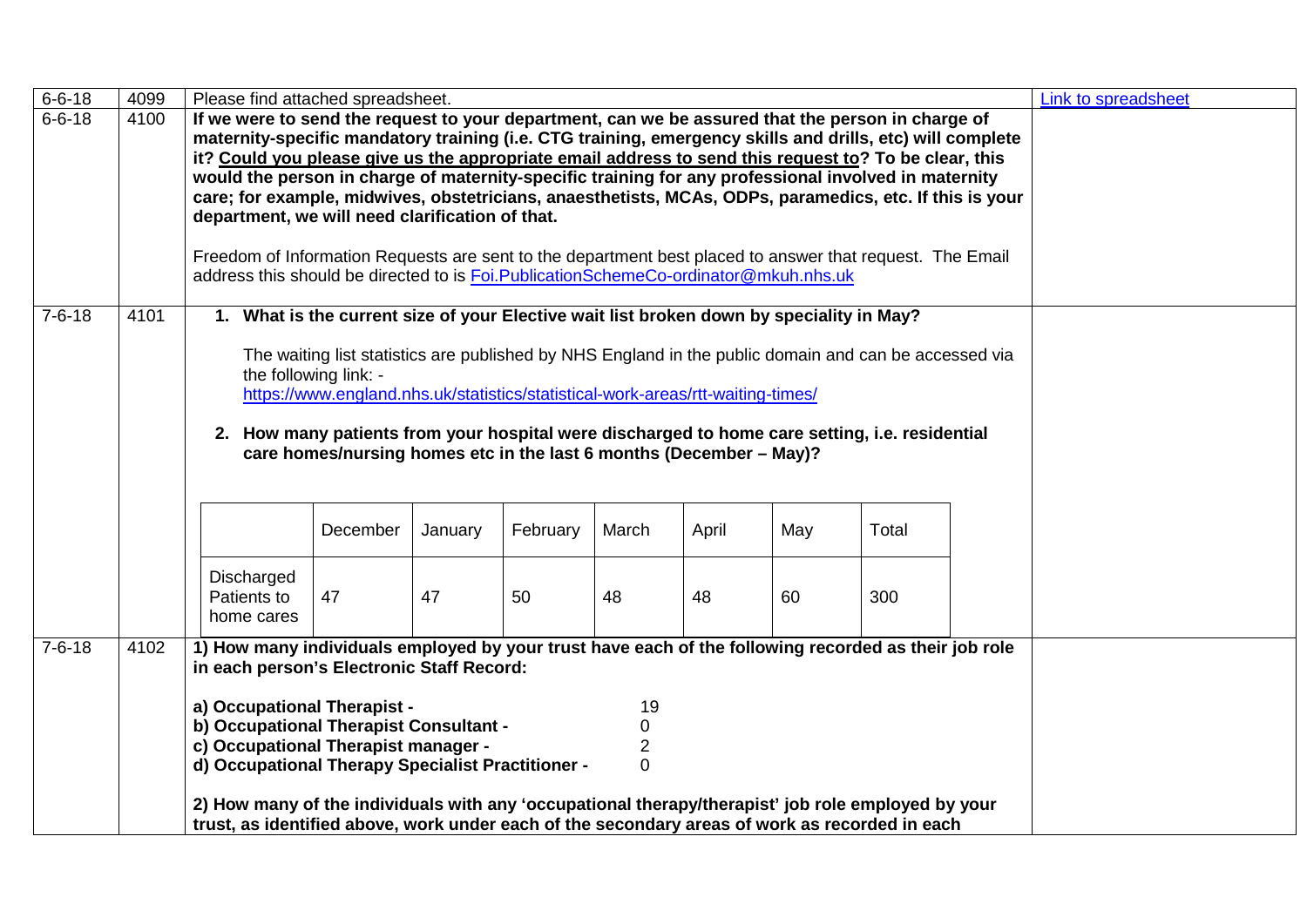| person's Electronic Staff Record, in the following format: |  |
|------------------------------------------------------------|--|
| Secondary Number of employees -<br>$\overline{0}$          |  |
| <b>Accident &amp; Emergency</b>                            |  |
| <b>Burns Care</b>                                          |  |
| Cardiology                                                 |  |
| <b>Child &amp; Adolescent Psychiatry</b>                   |  |
| <b>Community Health Services</b>                           |  |
| <b>Elderly Care Medicine</b>                               |  |
| <b>Forensic Psychiatry</b>                                 |  |
| <b>General Medicine</b>                                    |  |
| <b>General Psychiatry</b>                                  |  |
| <b>General Surgery</b>                                     |  |
| <b>Health Promotion</b>                                    |  |
| <b>Intensive Care</b>                                      |  |
| <b>Neonatal Intensive Care</b>                             |  |
| <b>Neurosurgery</b>                                        |  |
| <b>Obstetrics &amp; Gynaecology</b>                        |  |
| <b>Occupational Health</b>                                 |  |
| <b>Occupational Therapy</b>                                |  |
| <b>Old Age Psychiatry</b>                                  |  |
| <b>Paediatric Cardiology</b>                               |  |
| <b>Paediatric Surgery</b>                                  |  |
| <b>Paediatrics</b>                                         |  |
| <b>Pain Management</b>                                     |  |
| <b>Palliative Medicine</b>                                 |  |
| <b>Primary Care</b>                                        |  |
| <b>Psychiatry</b>                                          |  |
| <b>Psychiatry of Learning Disability</b>                   |  |
| <b>Public Health Medicine</b>                              |  |
| <b>Rehabilitation</b>                                      |  |
| <b>Renal Medicine</b>                                      |  |
| <b>Respiratory Medicine</b>                                |  |
| Rheumatology                                               |  |
| <b>Social Services</b>                                     |  |
| <b>Trauma &amp; Orthopaedic Surgery</b>                    |  |
|                                                            |  |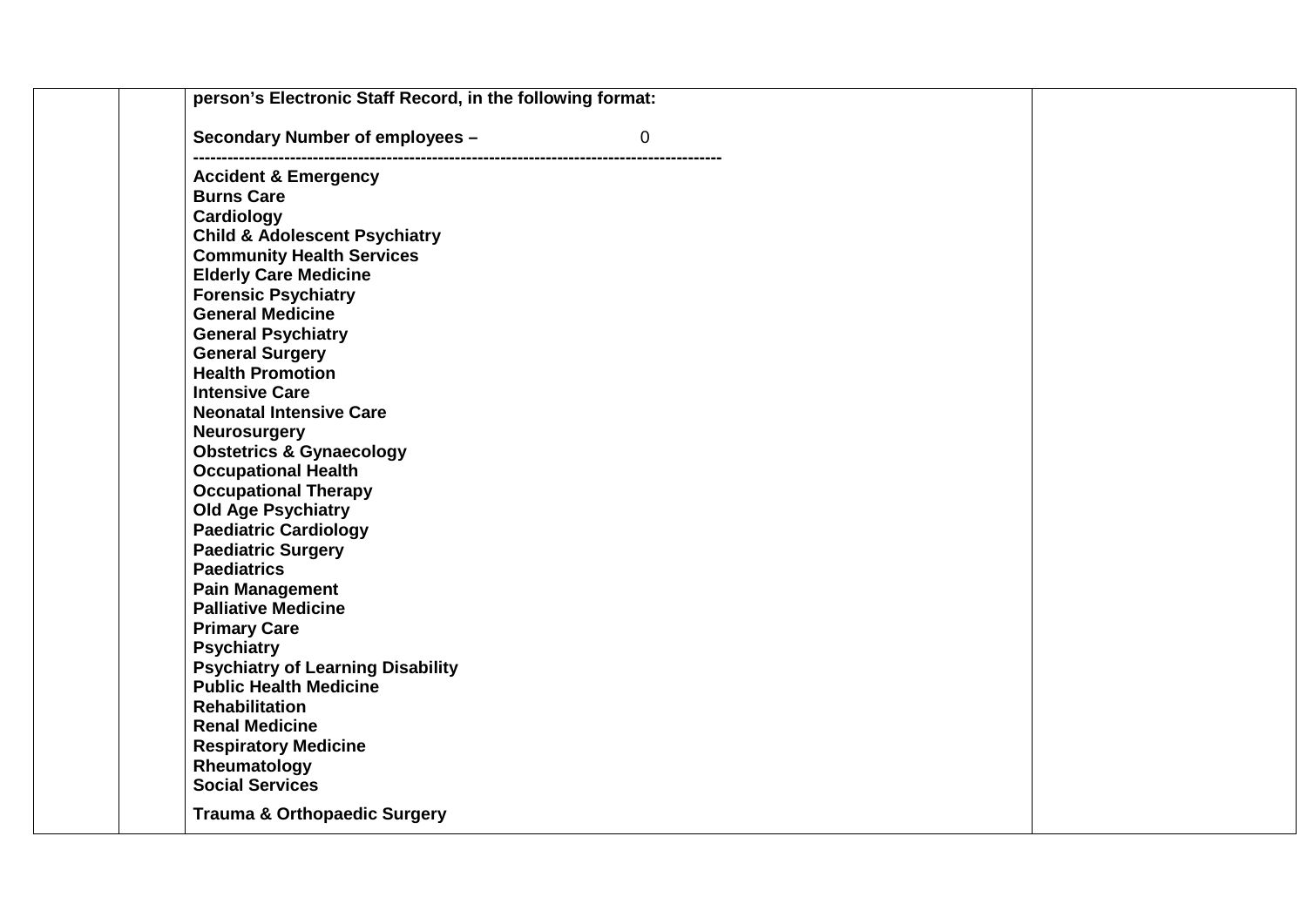| $11 - 6 - 18$<br>4104<br>Please find attached<br>Link to attachment<br>$11 - 6 - 18$<br>Please could you provide me with a list of dashboards the organisation uses and how many users per<br>4105<br>dashboards there are?<br>The Trust produces the following dashboards for corporate use within the Trust using standard Microsoft<br>Office products and SSRS:<br><b>Trust Performance Scorecard</b><br>$\bullet$<br>Divisional Performance Scorecards (x4)<br>$\bullet$<br>CSU and Specialty Dashboards (x multiple)<br>$\bullet$<br><b>Clinical Quality Dashboard</b><br>$\bullet$<br><b>Cancer Performance Dashboard</b><br>A&E Dashboard<br>Currently the Trust does not have a reliable means of monitoring the number of users per dashboard for the<br>systems above. To obtain this information would entail trawling through Trust records and would exceed the |
|-------------------------------------------------------------------------------------------------------------------------------------------------------------------------------------------------------------------------------------------------------------------------------------------------------------------------------------------------------------------------------------------------------------------------------------------------------------------------------------------------------------------------------------------------------------------------------------------------------------------------------------------------------------------------------------------------------------------------------------------------------------------------------------------------------------------------------------------------------------------------------|
|                                                                                                                                                                                                                                                                                                                                                                                                                                                                                                                                                                                                                                                                                                                                                                                                                                                                               |
|                                                                                                                                                                                                                                                                                                                                                                                                                                                                                                                                                                                                                                                                                                                                                                                                                                                                               |
|                                                                                                                                                                                                                                                                                                                                                                                                                                                                                                                                                                                                                                                                                                                                                                                                                                                                               |
|                                                                                                                                                                                                                                                                                                                                                                                                                                                                                                                                                                                                                                                                                                                                                                                                                                                                               |
|                                                                                                                                                                                                                                                                                                                                                                                                                                                                                                                                                                                                                                                                                                                                                                                                                                                                               |
|                                                                                                                                                                                                                                                                                                                                                                                                                                                                                                                                                                                                                                                                                                                                                                                                                                                                               |
|                                                                                                                                                                                                                                                                                                                                                                                                                                                                                                                                                                                                                                                                                                                                                                                                                                                                               |
|                                                                                                                                                                                                                                                                                                                                                                                                                                                                                                                                                                                                                                                                                                                                                                                                                                                                               |
|                                                                                                                                                                                                                                                                                                                                                                                                                                                                                                                                                                                                                                                                                                                                                                                                                                                                               |
| appropriate time limit.                                                                                                                                                                                                                                                                                                                                                                                                                                                                                                                                                                                                                                                                                                                                                                                                                                                       |
| PLICS QlikView - 14 users at present across the Trust.<br>$\bullet$                                                                                                                                                                                                                                                                                                                                                                                                                                                                                                                                                                                                                                                                                                                                                                                                           |
| Please could you provide the monthly agency spend for Business Intelligence for the financial year<br>2017/2018?                                                                                                                                                                                                                                                                                                                                                                                                                                                                                                                                                                                                                                                                                                                                                              |
| 1. April 2017 -                                                                                                                                                                                                                                                                                                                                                                                                                                                                                                                                                                                                                                                                                                                                                                                                                                                               |
| 2. May 2017 -                                                                                                                                                                                                                                                                                                                                                                                                                                                                                                                                                                                                                                                                                                                                                                                                                                                                 |
| 3. June 2017 -                                                                                                                                                                                                                                                                                                                                                                                                                                                                                                                                                                                                                                                                                                                                                                                                                                                                |
| 4. July 2017 -                                                                                                                                                                                                                                                                                                                                                                                                                                                                                                                                                                                                                                                                                                                                                                                                                                                                |
| 5. August 2017 -                                                                                                                                                                                                                                                                                                                                                                                                                                                                                                                                                                                                                                                                                                                                                                                                                                                              |
| 6. September 2017 $-$                                                                                                                                                                                                                                                                                                                                                                                                                                                                                                                                                                                                                                                                                                                                                                                                                                                         |
| 7. October 2017 $-$                                                                                                                                                                                                                                                                                                                                                                                                                                                                                                                                                                                                                                                                                                                                                                                                                                                           |
| 8. November 2017 -                                                                                                                                                                                                                                                                                                                                                                                                                                                                                                                                                                                                                                                                                                                                                                                                                                                            |
| 9. December 2017 -<br>10. January 2018 -                                                                                                                                                                                                                                                                                                                                                                                                                                                                                                                                                                                                                                                                                                                                                                                                                                      |
| 11. February 2018 -                                                                                                                                                                                                                                                                                                                                                                                                                                                                                                                                                                                                                                                                                                                                                                                                                                                           |
| 12. March 2018 -                                                                                                                                                                                                                                                                                                                                                                                                                                                                                                                                                                                                                                                                                                                                                                                                                                                              |
|                                                                                                                                                                                                                                                                                                                                                                                                                                                                                                                                                                                                                                                                                                                                                                                                                                                                               |
|                                                                                                                                                                                                                                                                                                                                                                                                                                                                                                                                                                                                                                                                                                                                                                                                                                                                               |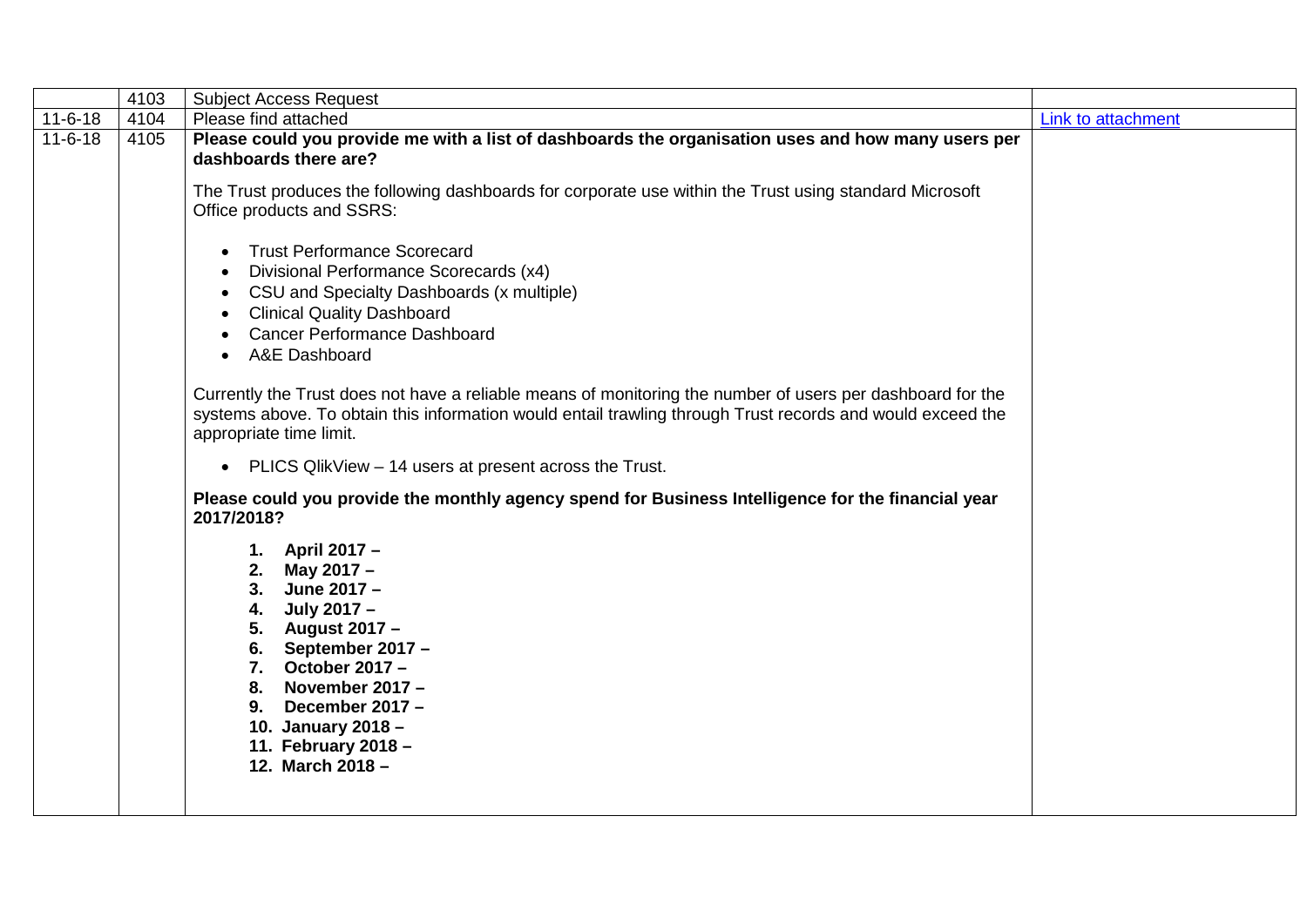|               |      | can confirm the Trust's spend for the months stated above are nil.                                                                                                                                                               |                                                                                                                                                                            |         |         |         |         |                             |       |                     |  |
|---------------|------|----------------------------------------------------------------------------------------------------------------------------------------------------------------------------------------------------------------------------------|----------------------------------------------------------------------------------------------------------------------------------------------------------------------------|---------|---------|---------|---------|-----------------------------|-------|---------------------|--|
| $11 - 6 - 18$ | 4106 | Please find spreadsheet attached                                                                                                                                                                                                 |                                                                                                                                                                            |         |         |         |         |                             |       | Link to spreadsheet |  |
| $11 - 6 - 18$ | 4107 |                                                                                                                                                                                                                                  | 1. What is the reported total number of working staff that have been physically assaulted/attacked<br>during their shift in 2013, 2014, 2015, 2016, 2017, and to date 018. |         |         |         |         |                             |       |                     |  |
|               |      | These figures include incidents where the staff member was assaulted by patients,<br>the public or by other staff members.                                                                                                       |                                                                                                                                                                            |         |         |         |         | members of                  |       |                     |  |
|               |      | 2013<br>47<br>2014<br>62<br>66<br>2015<br>2016<br>126<br>2017<br>154<br>2018<br>68<br>2. If possible, please provide what caused these incidents - e.g. alcohol/drug misuse, mental<br>health issues, retaliation, unknown, etc. |                                                                                                                                                                            |         |         |         |         |                             |       |                     |  |
|               |      | We do not record this in a readily accessible format and to gather this information together<br>entail a member of staff to look through 523 incidents which would be<br>exceed the 18 hours.                                    |                                                                                                                                                                            |         |         |         |         | disproportionate effort and | would |                     |  |
| $11 - 6 - 18$ | 4108 | Please kindly outline which suppliers you utilise and the total amount spent for Insourced or<br>outsourced ophthalmology services during the months of November 2017 - March 2018:                                              |                                                                                                                                                                            |         |         |         |         |                             |       |                     |  |
|               |      | The Trust currently manages all Ophthalmology services in house.                                                                                                                                                                 |                                                                                                                                                                            |         |         |         |         |                             |       |                     |  |
|               | 4109 | Completed via Survey Monkey.                                                                                                                                                                                                     |                                                                                                                                                                            |         |         |         |         |                             |       |                     |  |
| $13 - 6 - 18$ | 4110 | <b>Company name</b>                                                                                                                                                                                                              | <b>Fiscal Years</b><br>(ending in<br>March)                                                                                                                                | 2013/14 | 2014/15 | 2015/16 | 2016/17 | 2017/18                     |       |                     |  |
|               |      | Amount spent on<br>outsourced reporting<br>(GBP)                                                                                                                                                                                 |                                                                                                                                                                            |         |         |         |         |                             |       |                     |  |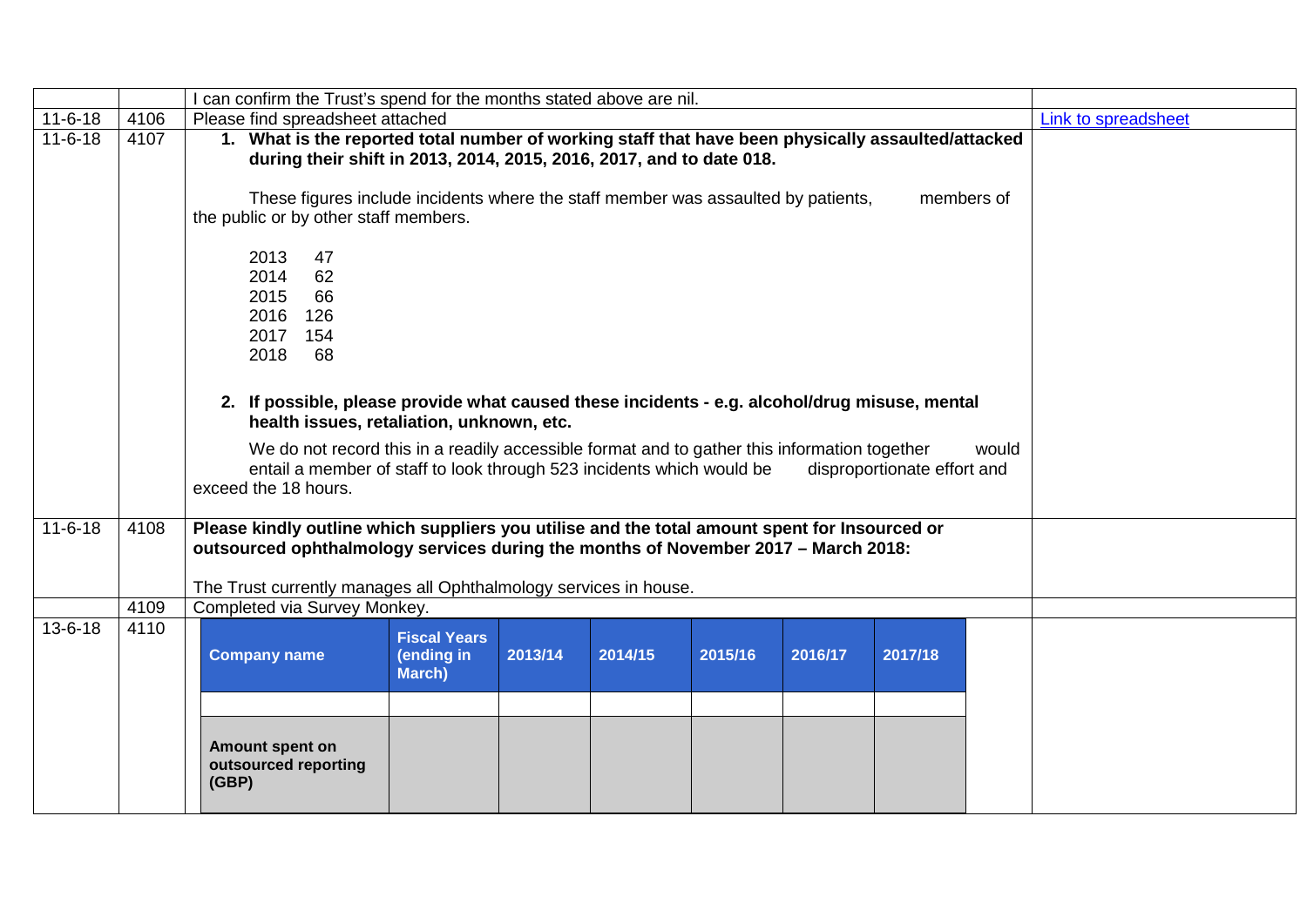|                                                        | Day-time<br>reporting -<br>Plain<br>radiography | £51,682.9<br>$5\phantom{.0}$ | £103,742.7<br>3              | £55,646.8<br>$\overline{2}$ | £17,639.4<br>6 | £1,383.30                   |  |  |
|--------------------------------------------------------|-------------------------------------------------|------------------------------|------------------------------|-----------------------------|----------------|-----------------------------|--|--|
| *Based on one body part                                | Day-time<br>reporting -<br><b>CT</b>            | £72,074.5<br>$\sqrt{2}$      | £125,252.4<br>$\overline{0}$ | £50,411.7<br>$6\phantom{1}$ | £39,813.4<br>8 | £10,660.4<br>$\overline{4}$ |  |  |
| *Based on one body part                                | Day-time<br>reporting -<br><b>MRI</b>           | £60,512.7<br>6               | £125,252.4<br>$\mathbf{0}$   | £50,411.7<br>6              | £39,813.4<br>8 | £13,240.0<br>8              |  |  |
| $N/A - No$ Nuclear<br>medicine at MKUH                 | Day-time<br>reporting -<br>Nuclear<br>medicine  |                              |                              |                             |                |                             |  |  |
| N/A - No PET scans at<br><b>MKUH</b>                   | Day-time<br>reporting -<br><b>PET</b>           |                              |                              |                             |                |                             |  |  |
| N/A                                                    | Day-time<br>reporting -<br><b>SPECT</b>         |                              |                              |                             |                |                             |  |  |
|                                                        | Day-time<br>reporting -<br>Ultrasound           |                              |                              |                             |                |                             |  |  |
| *Exempt under Sec 43<br>Freedom of Information<br>Act. | Out of hours<br>reporting*                      |                              |                              |                             |                |                             |  |  |
|                                                        | Specialist<br>scan<br>reporting**               |                              |                              |                             |                |                             |  |  |
|                                                        | Urgent scan<br>reporting***                     |                              |                              |                             |                |                             |  |  |
|                                                        | Second<br>opinion<br>reporting****              |                              |                              |                             |                |                             |  |  |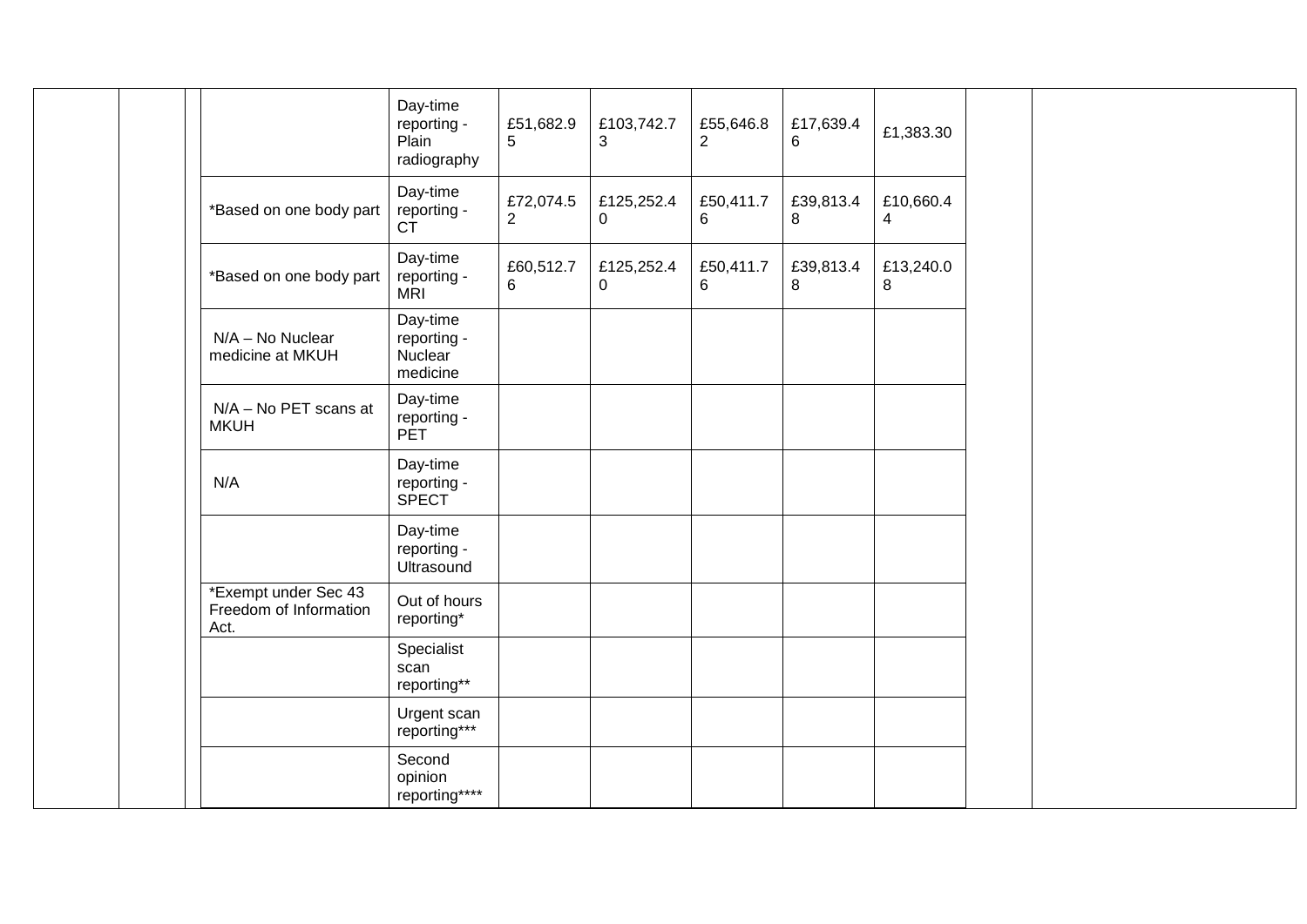| <b>Number of reports</b><br>outsourced |                                                 |       |                                  |       |      |     |  |
|----------------------------------------|-------------------------------------------------|-------|----------------------------------|-------|------|-----|--|
|                                        | Day-time<br>reporting -<br>Plain<br>radiography | 10835 | 21749                            | 11666 | 3698 | 290 |  |
|                                        | Day-time<br>reporting -<br><b>CT</b>            | 2319  | 4030                             | 1622  | 1281 | 343 |  |
|                                        | Day-time<br>reporting -<br><b>MRI</b>           | 1947  | 4635                             | 2246  | 1811 | 426 |  |
|                                        | Day-time<br>reporting -<br>Nuclear<br>medicine  |       | No Nuclear Medicine at MKUH      |       |      |     |  |
|                                        | Day-time<br>reporting -<br><b>PET</b>           |       | No Nuclear Medicine at MKUH      |       |      |     |  |
|                                        | Day-time<br>reporting -<br><b>SPECT</b>         |       | No Nuclear Medicine at MKUH      |       |      |     |  |
|                                        | Day-time<br>reporting -<br>Ultrasound           |       | No Ultrasound reports outsourced |       |      |     |  |
|                                        | Out of hours<br>reporting*                      | 1348  | 3261                             | 3819  | 4408 | 857 |  |
|                                        | Specialist<br>scan<br>reporting**               |       |                                  |       |      |     |  |
|                                        | Urgent scan<br>reporting***                     |       |                                  |       |      |     |  |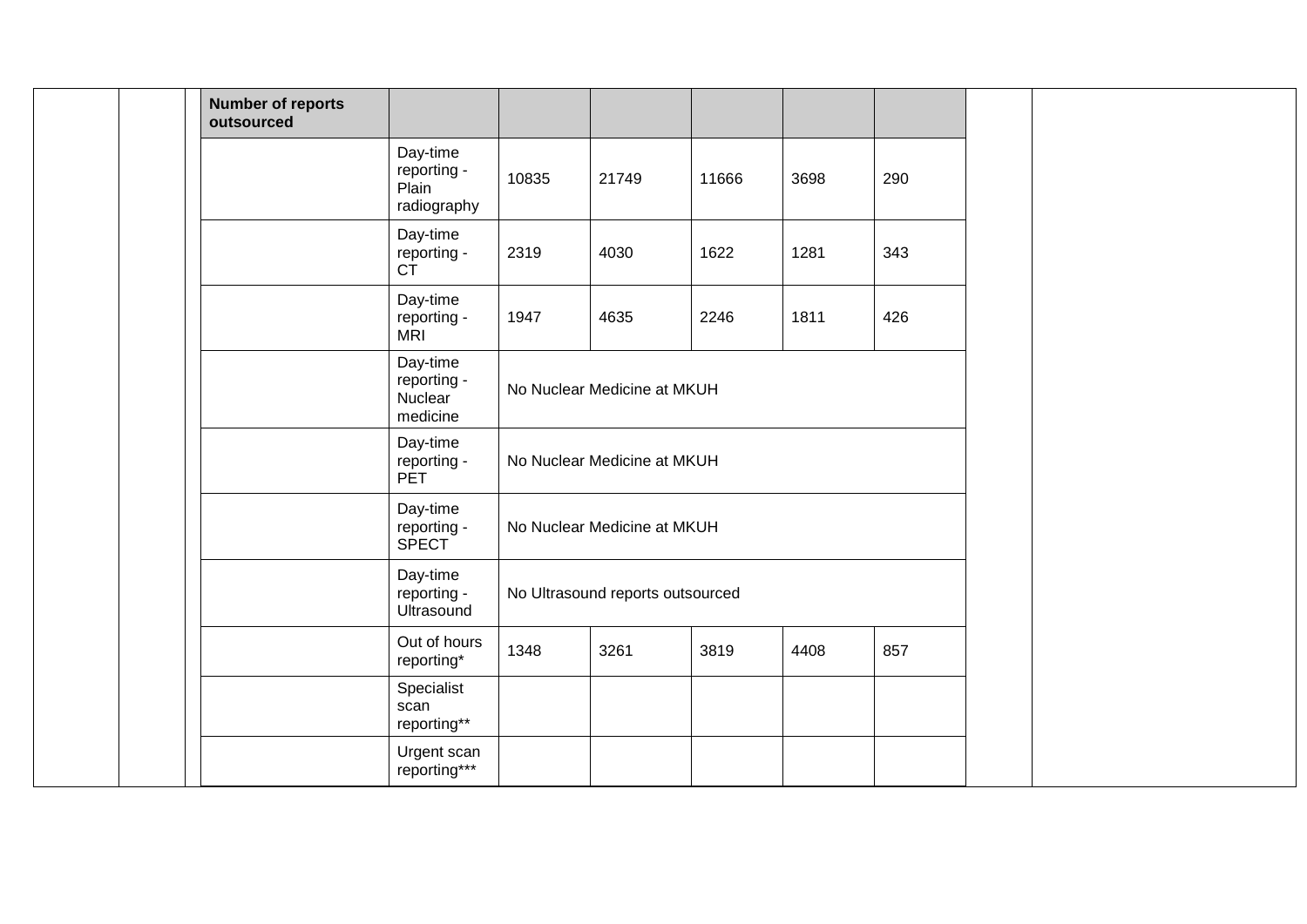| Number of scan<br>images in outsourced |                                                     |  |  |  |
|----------------------------------------|-----------------------------------------------------|--|--|--|
| reports<br>N/A                         | Day-time<br>reporting -<br>Plain                    |  |  |  |
| N/A                                    | radiography<br>Day-time<br>reporting -<br><b>CT</b> |  |  |  |
| N/A                                    | Day-time<br>reporting -<br>MRI                      |  |  |  |
| N/A                                    | Day-time<br>reporting -<br>Nuclear<br>medicine      |  |  |  |
| N/A                                    | Day-time<br>reporting -<br><b>PET</b>               |  |  |  |
| N/A                                    | Day-time<br>reporting -<br><b>SPECT</b>             |  |  |  |
| N/A                                    | Day-time<br>reporting -<br>Ultrasound               |  |  |  |
| N/A                                    | Out of hours<br>reporting*                          |  |  |  |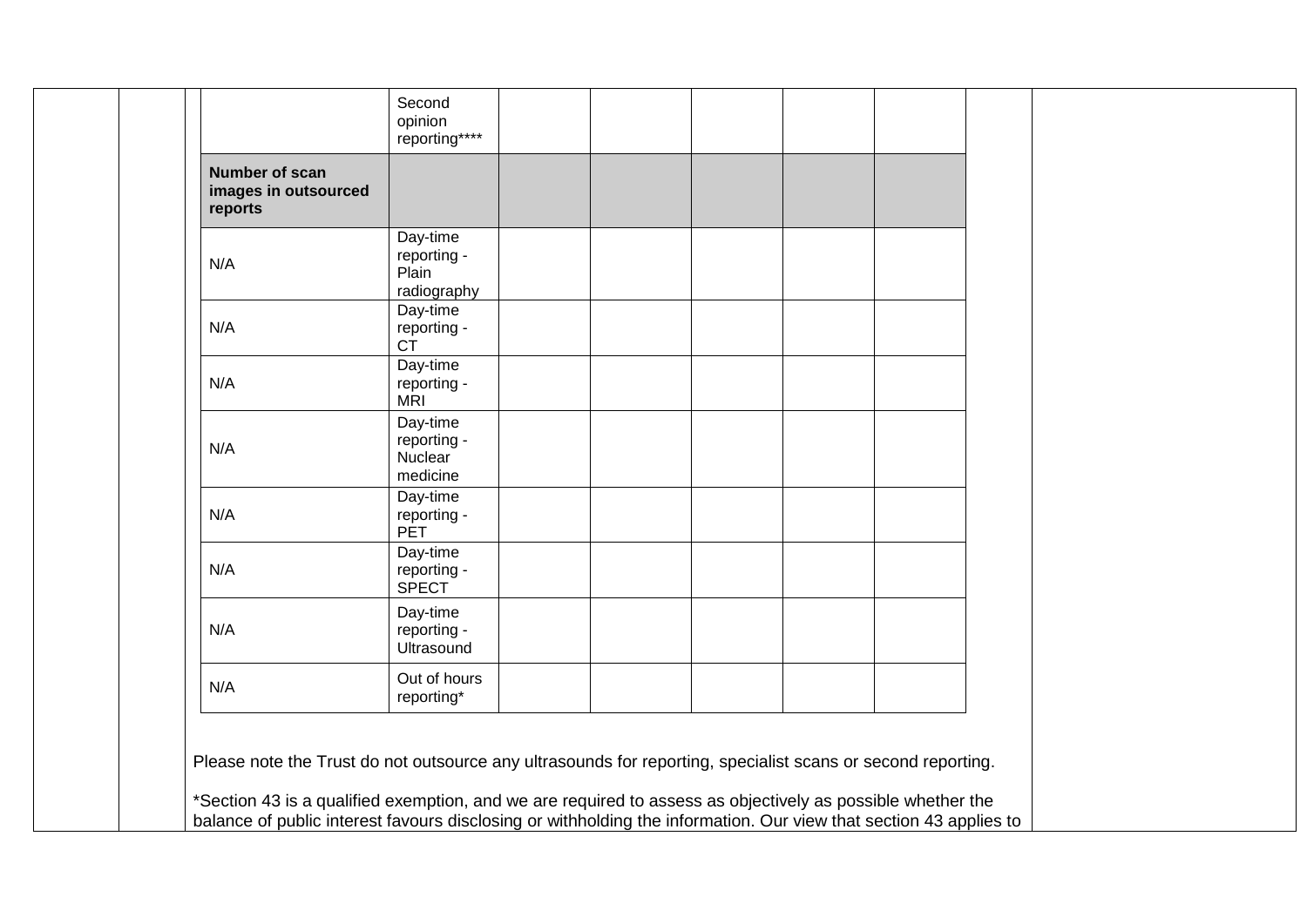|               |      | your request is based on the judgement that the Trusts ability to purchase products at a competitive price<br>would be compromised by disclosure.                                                                                                                                                                                                                                                                                               |  |
|---------------|------|-------------------------------------------------------------------------------------------------------------------------------------------------------------------------------------------------------------------------------------------------------------------------------------------------------------------------------------------------------------------------------------------------------------------------------------------------|--|
|               |      | * The information is recorded but not readily accessible for the number of body parts. To obtain this<br>information would entail trawling through patient records which would require permission and exceed the<br>appropriate time limit.                                                                                                                                                                                                     |  |
| $13 - 6 - 18$ | 4111 | 1 - In your Trust, how much did you spend on Biological and biosimilar medicines, in the past<br>financial year ending April 2018?                                                                                                                                                                                                                                                                                                              |  |
|               |      | For the drugs mentioned in the table below (infliximab, etanercept, rituximab, adalimumab, trastuzumab) the<br>Trust spent £3,949,340 in 2017/18.                                                                                                                                                                                                                                                                                               |  |
|               |      | 2 - Have you developed a policy on how prescribers can switch their patients to biosimilars and<br>support them in making informed choices to save resources?                                                                                                                                                                                                                                                                                   |  |
|               |      | Agreed in principle with clinicians.                                                                                                                                                                                                                                                                                                                                                                                                            |  |
|               |      | 3 – Do you have any specific plans in place for the launch of biosimilar Adalimumab later in 2018?                                                                                                                                                                                                                                                                                                                                              |  |
|               |      | Agreed on a drug by drug basis with clinicians.                                                                                                                                                                                                                                                                                                                                                                                                 |  |
|               |      | 4 – Are there any agreements in place between you the Provider and CCG that would enable savings<br>in drug costs to be made? (For example, Gainshare agreements where the benefits associated with<br>more efficient use of medicines not reimbursed through national prices is shared between the<br>Provider and the Clinical Commissioning Group party to the agreement. This included agreements for<br>the switch to biosimilar products) |  |
|               |      | There are no gain share agreements in place at the moment.                                                                                                                                                                                                                                                                                                                                                                                      |  |
|               |      | 5 – Are there any other agreements with a CCG, not included in the above, for the following services?                                                                                                                                                                                                                                                                                                                                           |  |
|               |      | There are no other gain share agreement in place at the moment.                                                                                                                                                                                                                                                                                                                                                                                 |  |
| $14 - 6 - 18$ | 4112 | Please send me information regarding how much money was spent on counterfeit drugs between<br>30/5/17 and 30/5/18.                                                                                                                                                                                                                                                                                                                              |  |
|               |      | I can confirm the Trust have spent no money on counterfeit drugs during the dates requested.                                                                                                                                                                                                                                                                                                                                                    |  |
| $14 - 6 - 18$ | 4113 | 1. Do you receive private patients from outside the UK? What percentage of total patients does this<br>cover? From which region(s) of the world?                                                                                                                                                                                                                                                                                                |  |
|               |      |                                                                                                                                                                                                                                                                                                                                                                                                                                                 |  |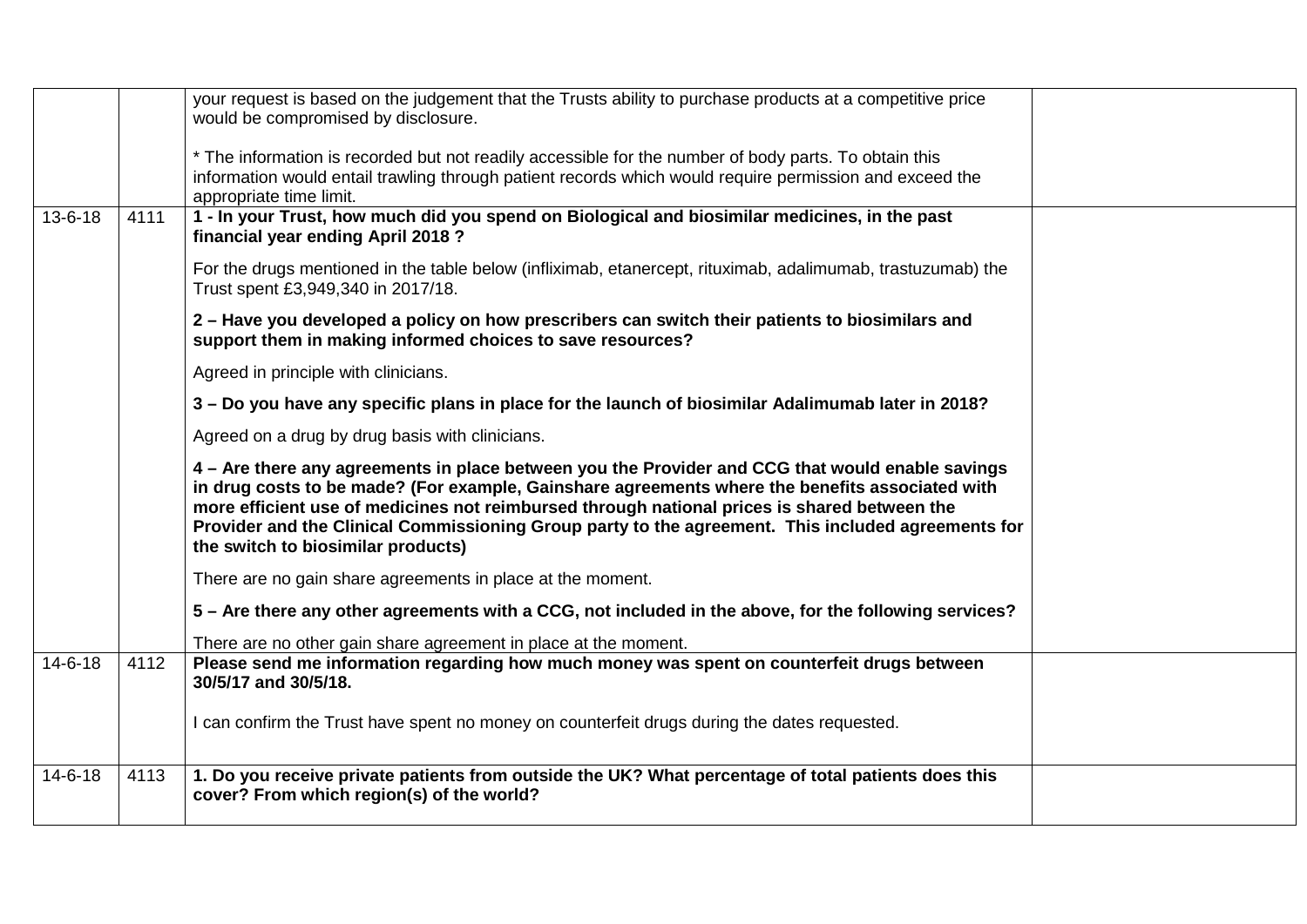|               |      | <b>No</b>                                                                                                                                                                                                                                                                                                                                                                         |
|---------------|------|-----------------------------------------------------------------------------------------------------------------------------------------------------------------------------------------------------------------------------------------------------------------------------------------------------------------------------------------------------------------------------------|
|               |      | 2. Does your trust engage in foreign direct investment abroad (practitioners/the trust engaging in<br>overseas ventures, joint ventures, setting up subsidiaries of the NHS abroad). If so roughly what<br>percentage of your total time/work force is engaged in this activity? In which regions of the world?                                                                   |
|               |      | <b>No</b>                                                                                                                                                                                                                                                                                                                                                                         |
|               |      | 3. If you answered yes to questions 1 or 2, in which area(s) of health care do you provide private<br>services?<br>N/A                                                                                                                                                                                                                                                            |
|               |      | If you answered yes to questions 1 or 2, have you seen a decline or increase in private activity<br>4.<br>over the last 5 years? Do you expect to increase private provision of health care in the future?<br>N/A                                                                                                                                                                 |
|               |      | 5. What measures are taken to ensure that core NHS health services free at the point of use are<br>protected despite these private activities?                                                                                                                                                                                                                                    |
|               |      | Private activity does not take precedence over NHS activity. If private appointments are booked, they will be<br>cancelled if there is an NHS need; whether emergency or elective. Private patients will only be seen at the<br>end of an NHS theatre list- approved at all levels. The Trust do very little inpatient private activity and has no<br>intention to increase this. |
| $15 - 6 - 18$ | 4114 | 1. How many individuals diagnosed in the last 5 years with prostate cancer?                                                                                                                                                                                                                                                                                                       |
|               |      | 977                                                                                                                                                                                                                                                                                                                                                                               |
|               |      | 2. How many deaths attributable to prostate cancer in the last 5 years?                                                                                                                                                                                                                                                                                                           |
|               |      | The Trust does not record this information centrally, to obtain this would entail going through patient records<br>which would require permission and exceed the appropriate time limit.                                                                                                                                                                                          |
|               |      | 3. How many individuals diagnosed in the last 5 years with breast cancer?                                                                                                                                                                                                                                                                                                         |
|               |      | 1402                                                                                                                                                                                                                                                                                                                                                                              |
|               |      | 4. How many deaths attributable to breast cancer in the last 5 years?                                                                                                                                                                                                                                                                                                             |
|               |      | The Trust does not record this information centrally, to obtain this would entail going through patient records                                                                                                                                                                                                                                                                   |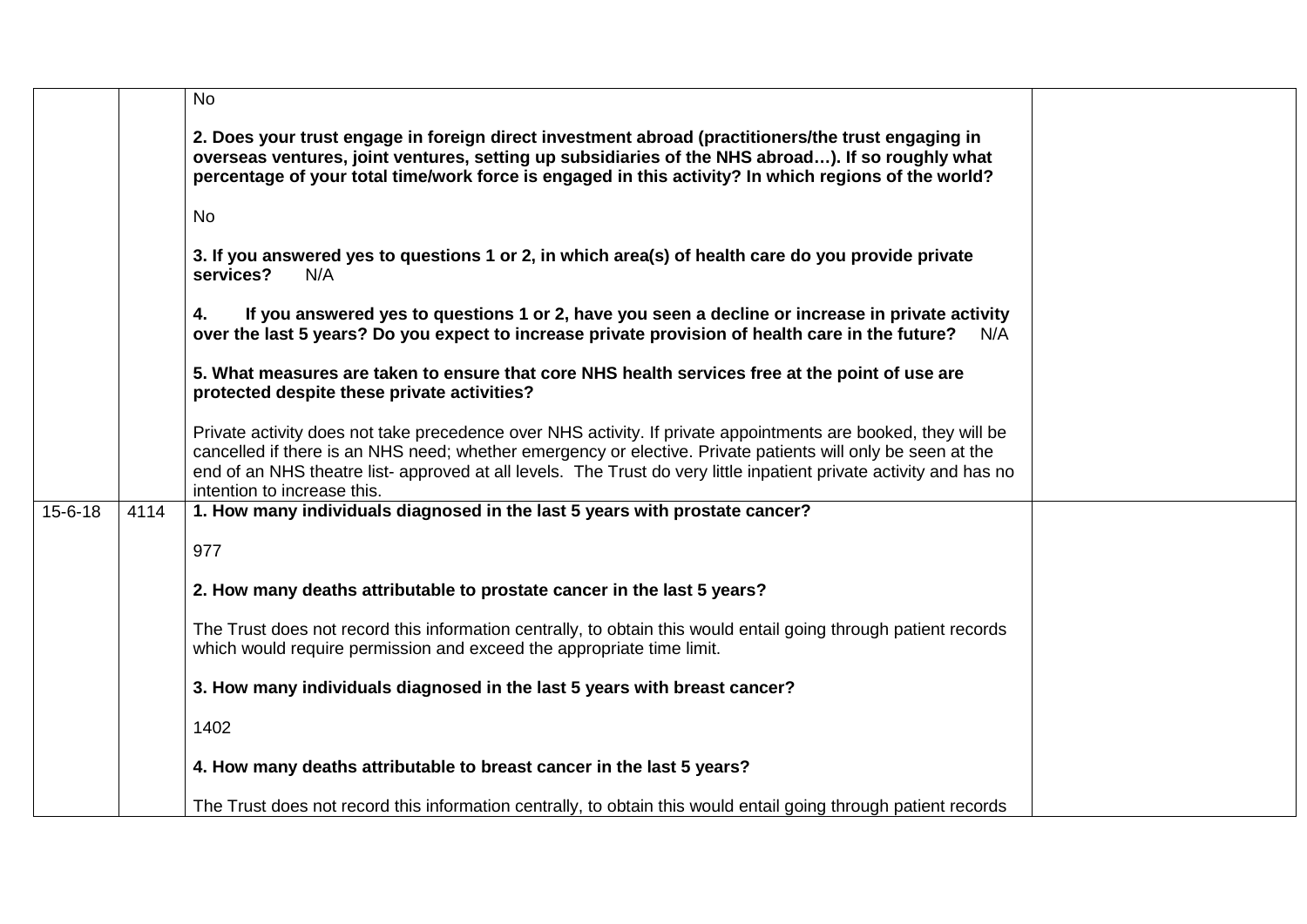|               |      | which would require permission and exceed the appropriate time limit.                                                                                                                                                                                                                                                                                                                                                                                                            |                     |
|---------------|------|----------------------------------------------------------------------------------------------------------------------------------------------------------------------------------------------------------------------------------------------------------------------------------------------------------------------------------------------------------------------------------------------------------------------------------------------------------------------------------|---------------------|
|               |      | 5. How many individuals diagnosed with brain cancer in the last 5 years?                                                                                                                                                                                                                                                                                                                                                                                                         |                     |
|               |      | 64                                                                                                                                                                                                                                                                                                                                                                                                                                                                               |                     |
|               |      | 6. Of those diagnosed with brain cancer how many with GBM4?<br>7. How many deaths attributable to brain cancer in the last 5 years?<br>8. Of those deaths how many due to GBM4?                                                                                                                                                                                                                                                                                                  |                     |
|               |      | The Trust does not record this information centrally, to obtain this would entail going through patient records<br>which would require permission and exceed the appropriate time limit.                                                                                                                                                                                                                                                                                         |                     |
|               |      | 9. How many children diagnosed with brain cancer in the last 5 years?<br>10. How many child deaths attributable to brain cancer in the last 5 years?                                                                                                                                                                                                                                                                                                                             |                     |
|               |      | Please note Paediatric cancers are referred to Oxford, therefore MKUH do not record the<br>information requested in questions 9 & 10.                                                                                                                                                                                                                                                                                                                                            |                     |
| $18 - 6 - 18$ | 4115 | Does your Trust have a specific policy to support staff who may suffer domestic violence?<br>I can confirm the Trust do not have a specific policy for staff members suffering domestic violence. However it<br>does have a range of initiatives to support the welfare of our staff including but not limited to; family friendly<br>policies, employee assistance programme which includes, counselling support and legal advice and staff<br>health and wellbeing department. |                     |
| 19-6-18       | 4116 | As you will be aware, emergency readmissions are currently recorded as any patient subject to an<br>unplanned re-admittance within 30 days of being discharged. But to understand any impact fully this<br>data needs to be broken down by each day within the 30 day period.                                                                                                                                                                                                    | Link to spreadsheet |
|               |      | Under the Freedom of Information Act 2000 please provide the data to fill out the table below.                                                                                                                                                                                                                                                                                                                                                                                   |                     |
|               |      | Please find spreadsheet attached.                                                                                                                                                                                                                                                                                                                                                                                                                                                |                     |
|               |      | Secondly, please answer the following question:                                                                                                                                                                                                                                                                                                                                                                                                                                  |                     |
|               |      | How is the data collected on emergency readmissions used or analysed to i) prevent emergency                                                                                                                                                                                                                                                                                                                                                                                     |                     |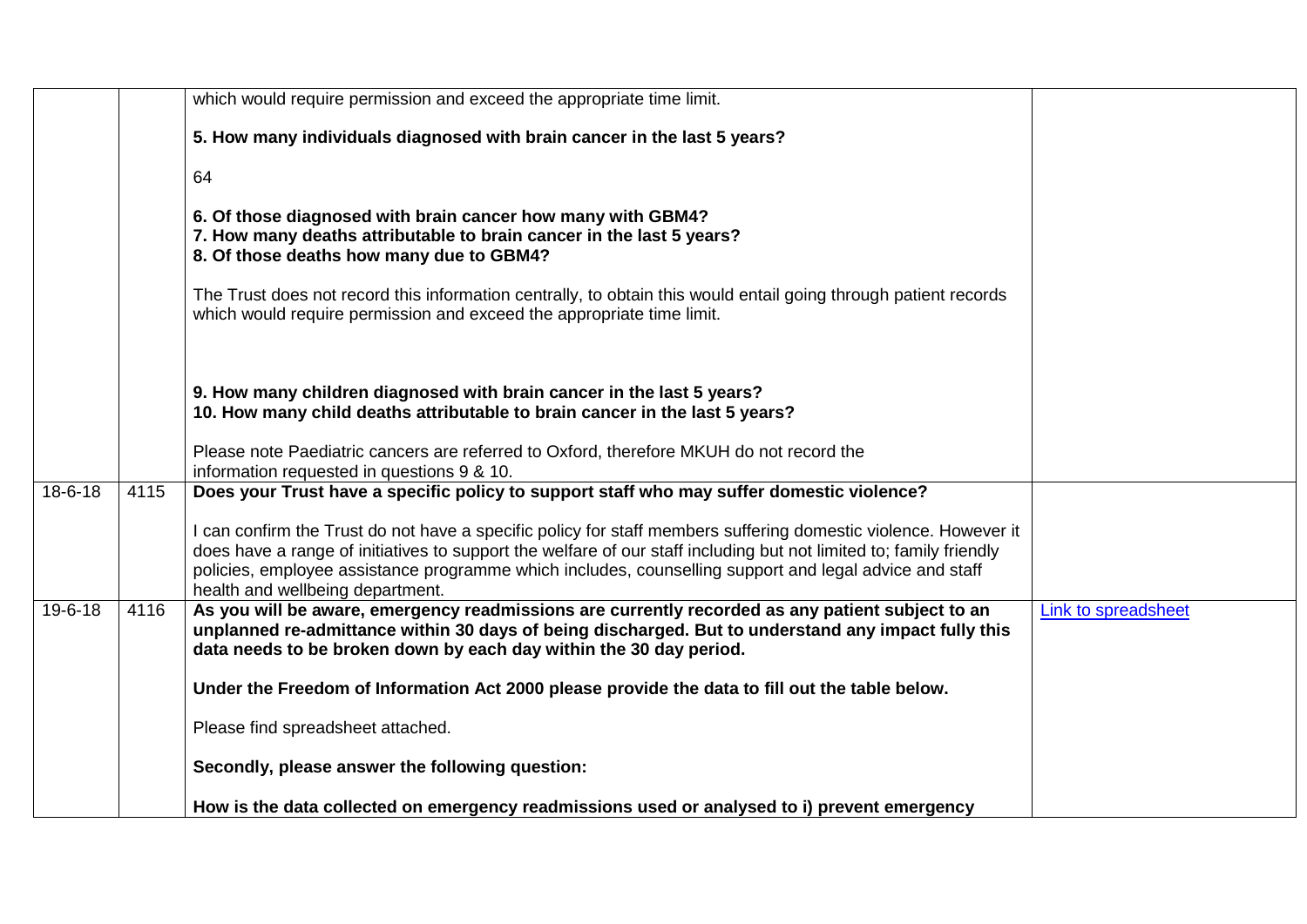|               |      | readmissions; or ii) improve patient experience?                                                                                |                                                                                                            |                     |
|---------------|------|---------------------------------------------------------------------------------------------------------------------------------|------------------------------------------------------------------------------------------------------------|---------------------|
|               |      | The Trust utilise the readmission data to help improve clinical pathways and reduce/prevent further                             |                                                                                                            |                     |
|               |      | readmissions.                                                                                                                   |                                                                                                            |                     |
|               | 4117 | <b>Subject Access Request</b>                                                                                                   |                                                                                                            |                     |
| $21 - 6 - 18$ | 4118 | initiated on their first advanced therapy (i.e. Biologic, Apremilast or Dimethyl fumarate)?                                     | Within your Trust and over the last three months, how many Psoriasis [PsO] patients have been              |                     |
|               |      | <b>Total New Advanced Therapy patient Initiations.</b>                                                                          |                                                                                                            |                     |
|               |      | Where possible please split by treatment;                                                                                       |                                                                                                            |                     |
|               |      | <b>Adalimumab [Humira]</b><br>4                                                                                                 |                                                                                                            |                     |
|               |      | <b>Apremilast [Otezla]</b><br>4                                                                                                 |                                                                                                            |                     |
|               |      | <b>Brodalumab [Kyntheum]</b><br>0                                                                                               |                                                                                                            |                     |
|               |      | <b>Certolizumab [Cimzia]</b><br>$\mathbf 0$                                                                                     |                                                                                                            |                     |
|               |      | <b>Dimethyl fumarate [Skilarence]</b><br>0                                                                                      |                                                                                                            |                     |
|               |      | <b>Etanercept [Enbrel]</b><br>$\Omega$                                                                                          |                                                                                                            |                     |
|               |      | <b>Etanercept Biosimilar</b><br>0                                                                                               |                                                                                                            |                     |
|               |      | <b>Guselkumab [Tremfya]</b><br>$\Omega$                                                                                         |                                                                                                            |                     |
|               |      | <b>Infliximab [Remicade]</b><br>$\Omega$                                                                                        |                                                                                                            |                     |
|               |      | <b>Infliximab Biosimilar</b><br>$\Omega$                                                                                        |                                                                                                            |                     |
|               |      | Ixekizumab [Taltz]<br>$\Omega$                                                                                                  |                                                                                                            |                     |
|               |      | <b>Secukinumab [Cosentyx]</b>                                                                                                   |                                                                                                            |                     |
|               |      | <b>Ustekinumab [Stelara]</b><br>$\Omega$                                                                                        |                                                                                                            |                     |
|               |      | information would entail trawling through patient records which would require consent and exceed the<br>appropriate time limit. | Please note the figures above are for all Dermatology complaints not exclusively Psoriasis. To obtain this |                     |
| $22 - 6 - 18$ | 4119 |                                                                                                                                 | Our Trust is currently undertaking an information governance incident benchmarking exercise and we         | Link to spreadsheet |
|               |      |                                                                                                                                 | are contacting comparative Trusts to ask if you would be willing to share your IG incident reports         |                     |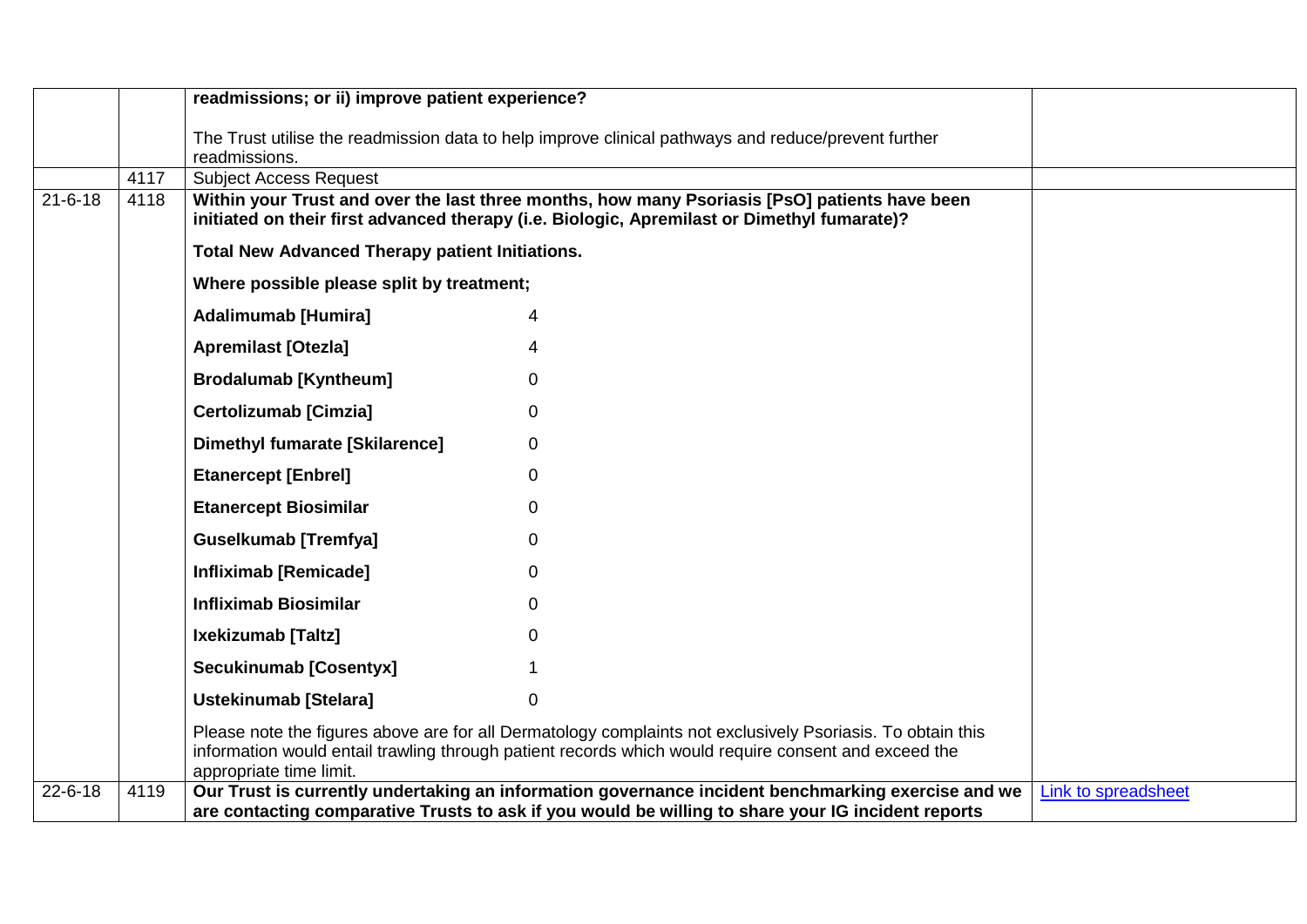|               |      | from the last quarter/few months.                                                                                                                                                                                                       |  |
|---------------|------|-----------------------------------------------------------------------------------------------------------------------------------------------------------------------------------------------------------------------------------------|--|
|               |      | Please find spreadsheet attached.                                                                                                                                                                                                       |  |
|               |      | Please note figures are from Jan 18 – present date as no specific time scale was provided.                                                                                                                                              |  |
| $22 - 6 - 18$ | 4120 | 1. How many of your patients are managed by the hospital within their own homes with under the care<br>of a private firm over the last 36 months – please provide this with monthly numbers                                             |  |
|               |      | I can confirm there are no patients managed by the Trust in their own homes. Patients are referred to<br>community services if they require further assistance/care at home.                                                            |  |
|               |      | 2. What has been your PROMS score for each month over the last 3 years                                                                                                                                                                  |  |
|               |      | PROMs scores can be found at https://digital.nhs.uk/data-and-information/data-tools-and-services/data-<br>services/patient-reported-outcome-measures-proms                                                                              |  |
|               | 4121 | <b>Subject Access Request</b>                                                                                                                                                                                                           |  |
| $22 - 6 - 18$ | 4122 | Please note the Trust does not employ GP's within A&E - instead we use senior A&E nurses that assess<br>patients on arrival and stream to the most appropriate pathway, one of which is a walk in centre separate from<br>the hospital. |  |
|               |      | <b>Current A&amp;E GP streaming service:</b>                                                                                                                                                                                            |  |
|               |      | 1. What are the opening hours?                                                                                                                                                                                                          |  |
|               |      | 8am - 10pm (Nurse lead)                                                                                                                                                                                                                 |  |
|               |      | 2. How many GPs do you have working at any one time?                                                                                                                                                                                    |  |
|               |      | None                                                                                                                                                                                                                                    |  |
|               |      | 3. What is the hourly pay?                                                                                                                                                                                                              |  |
|               |      | N/A                                                                                                                                                                                                                                     |  |
|               |      | 4. What is the seniority mix?                                                                                                                                                                                                           |  |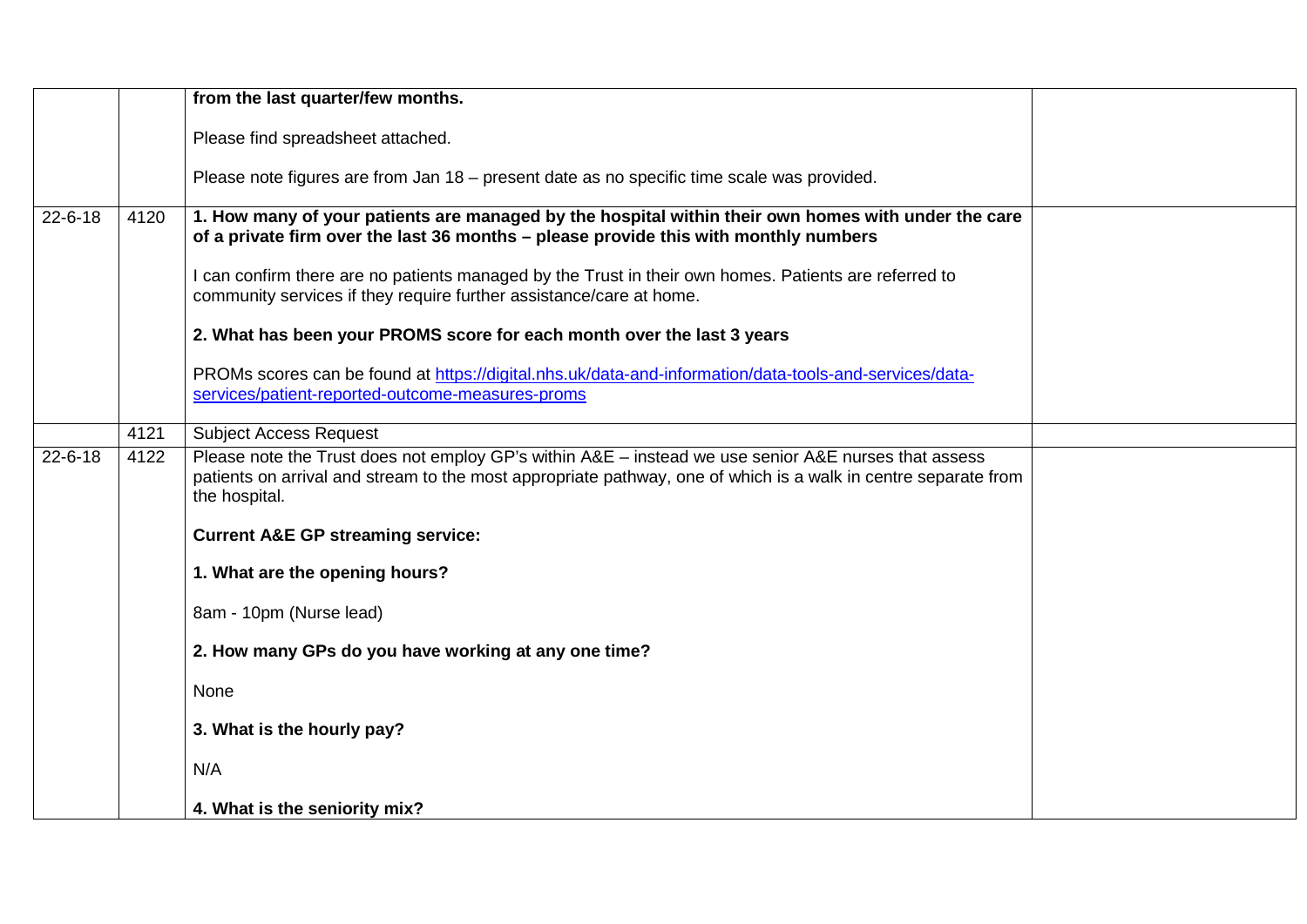|               |      | N/A                                                                                                                                                                                                                                                                                                             |
|---------------|------|-----------------------------------------------------------------------------------------------------------------------------------------------------------------------------------------------------------------------------------------------------------------------------------------------------------------|
|               |      | 5. How many GPs do you have and how many vacancies?                                                                                                                                                                                                                                                             |
|               |      | N/A                                                                                                                                                                                                                                                                                                             |
|               |      | 6. What proportion are: a) locums, b) from local practices c) employed by the Trust, or d) other? (If<br>other, please explain)                                                                                                                                                                                 |
|               |      | N/A                                                                                                                                                                                                                                                                                                             |
|               |      | Between November 1 2017 and April 30 2018:                                                                                                                                                                                                                                                                      |
|               |      | 6. How many patients were seen through A&E GP streaming?                                                                                                                                                                                                                                                        |
|               |      | All patients are assessed by senior nurse on arrival                                                                                                                                                                                                                                                            |
|               |      | 7. What proportion were: a) dealt with in full, b) sent through to A&E, c) referred to their own GP or<br>d) other?                                                                                                                                                                                             |
|               |      | N/A                                                                                                                                                                                                                                                                                                             |
|               |      | To date (since launching the streaming service):                                                                                                                                                                                                                                                                |
|               |      | 8. How many patient complaints have you received concerning A&E GP streaming?                                                                                                                                                                                                                                   |
|               |      | N/A                                                                                                                                                                                                                                                                                                             |
| $22 - 6 - 18$ | 4123 | <b>QUESTION 1:</b><br>In the past 10 years, how much has the Trust spent on sending people (staff or contractors) on<br>courses run by the leadership development organisation Common Purpose?<br>(Please break down the figures for each year, up to the most recent year for which figures are<br>available). |
|               |      | Nil                                                                                                                                                                                                                                                                                                             |
|               |      | <b>QUESTION 2:</b><br>How many people currently on your payroll (staff or contractors) are graduates of a Common Purpose                                                                                                                                                                                        |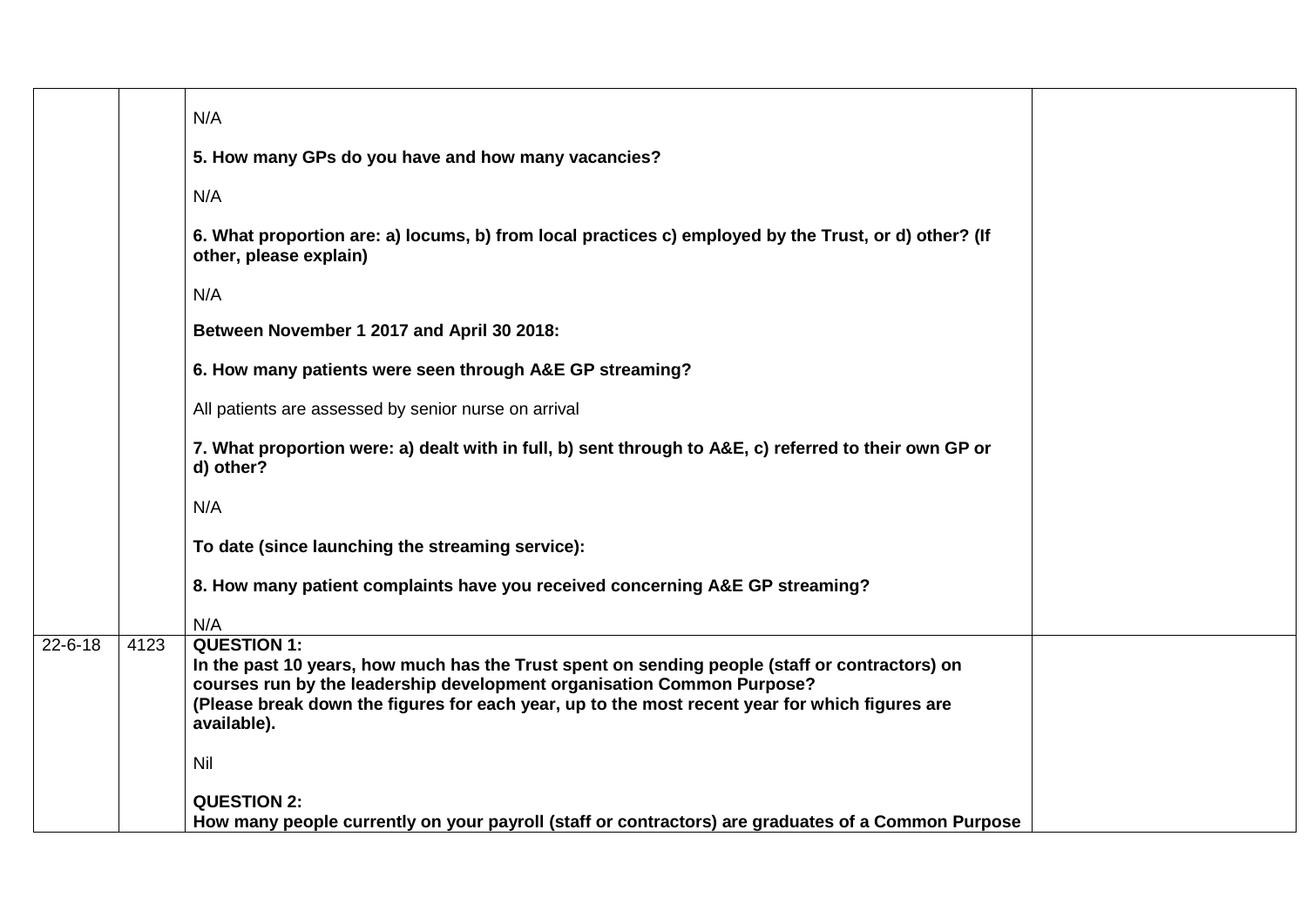|               |      | course?                                                                                                                                                                     |
|---------------|------|-----------------------------------------------------------------------------------------------------------------------------------------------------------------------------|
|               |      | 0                                                                                                                                                                           |
|               |      | <b>QUESTION 2A:</b><br>If possible, please identify senior managers who are graduates of a Common Purpose course.                                                           |
|               |      | N/A                                                                                                                                                                         |
| $22 - 6 - 18$ | 4124 | How many mobile phone users do you have (this includes smartphone users, basic<br>1.<br>mobile phone users, data only users and any other device that requires a SIM card)? |
|               |      | 400                                                                                                                                                                         |
|               |      | Which network(s) are these currently with?<br>2.                                                                                                                            |
|               |      | <b>EE</b>                                                                                                                                                                   |
|               |      | 3.<br>When are these contracts due to expire?                                                                                                                               |
|               |      | All co-termed until March 2021                                                                                                                                              |
|               |      | The name of the person responsible for the administration of these contracts?<br>4.                                                                                         |
|               |      | <b>IT Department</b>                                                                                                                                                        |
|               |      | 5.<br>The name under which the contract is awarded i.e. NHS Trust of?                                                                                                       |
|               |      | Milton Keynes University Hospital NHS Foundation Trust                                                                                                                      |
| $27 - 6 - 18$ | 4125 | Please state the gross amount spent by your trust on equipment to handle obese patients in each<br>$\left( \mathbf{1}\right)$<br>of the following financial years:          |
|               |      | 2013/14<br>i)                                                                                                                                                               |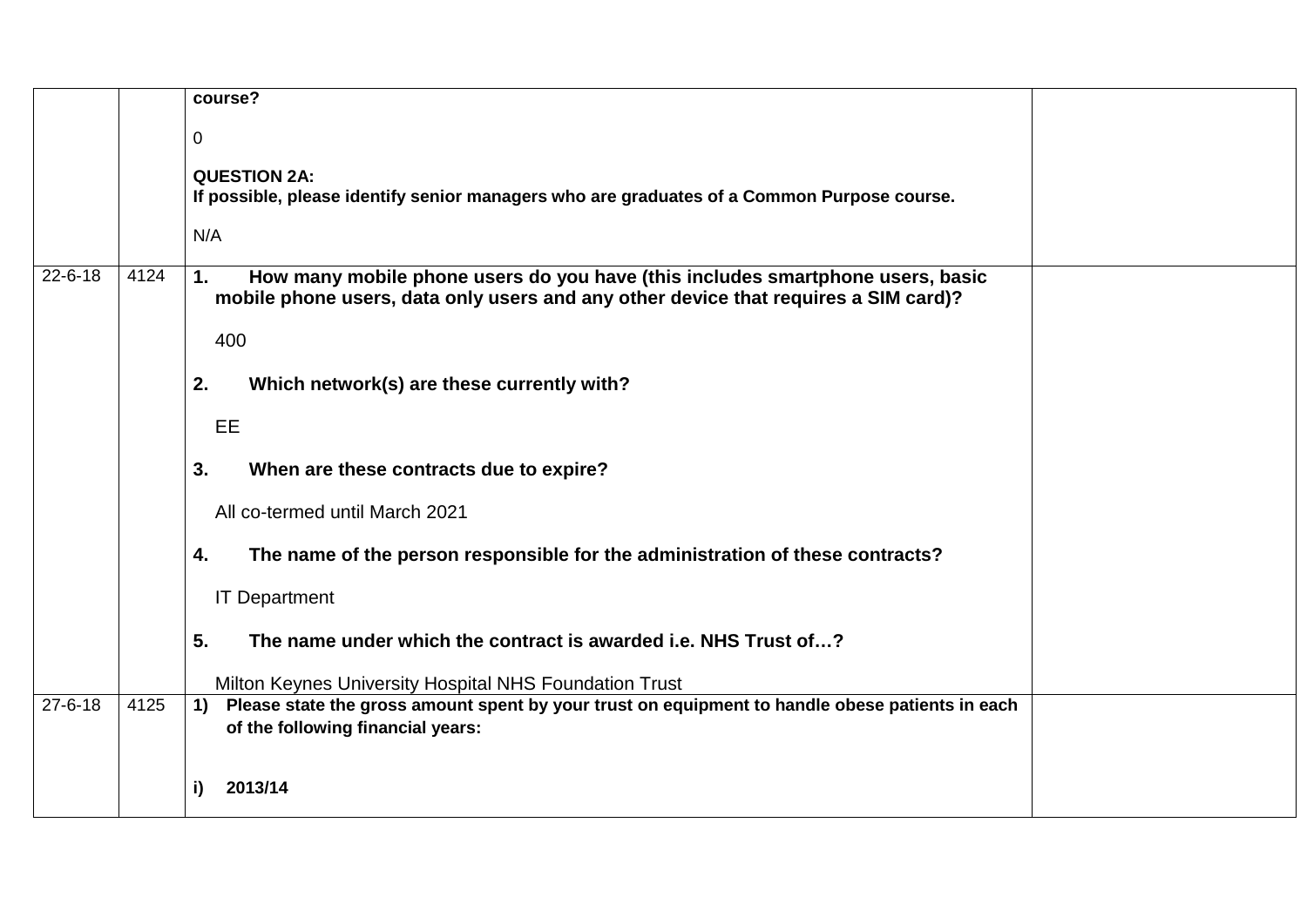|    | ii) 2014/15                                                                                                                                                                                                            |  |
|----|------------------------------------------------------------------------------------------------------------------------------------------------------------------------------------------------------------------------|--|
|    | iii) 2015/16                                                                                                                                                                                                           |  |
|    | iv) 2016/17                                                                                                                                                                                                            |  |
|    | v) 2017/18                                                                                                                                                                                                             |  |
|    | vi) 2018/19 to 15.06.18                                                                                                                                                                                                |  |
|    | The Trust does not differentiate spending between obese equipment and standard equipment, to obtain<br>this information would entail trawling through Trust invoices which would exceed the appropriate time<br>limit. |  |
| 2) | Please list all equipment to handle obese patients purchased by your trust in each of the<br>following financial years, including the number of units of each purchased where available.                               |  |
| i) | 2013/14                                                                                                                                                                                                                |  |
|    | ii) 2014/15                                                                                                                                                                                                            |  |
|    | iii) 2015/16                                                                                                                                                                                                           |  |
|    | iv) 2016/17                                                                                                                                                                                                            |  |
|    | v) 2017/18                                                                                                                                                                                                             |  |
|    | vi) 2018/19 to 15.06.18                                                                                                                                                                                                |  |
|    | The Trust does not record this information centrally. To obtain this information would entail going through<br>Trust invoices and purchase orders which would exceed the appropriate time limit.                       |  |
|    |                                                                                                                                                                                                                        |  |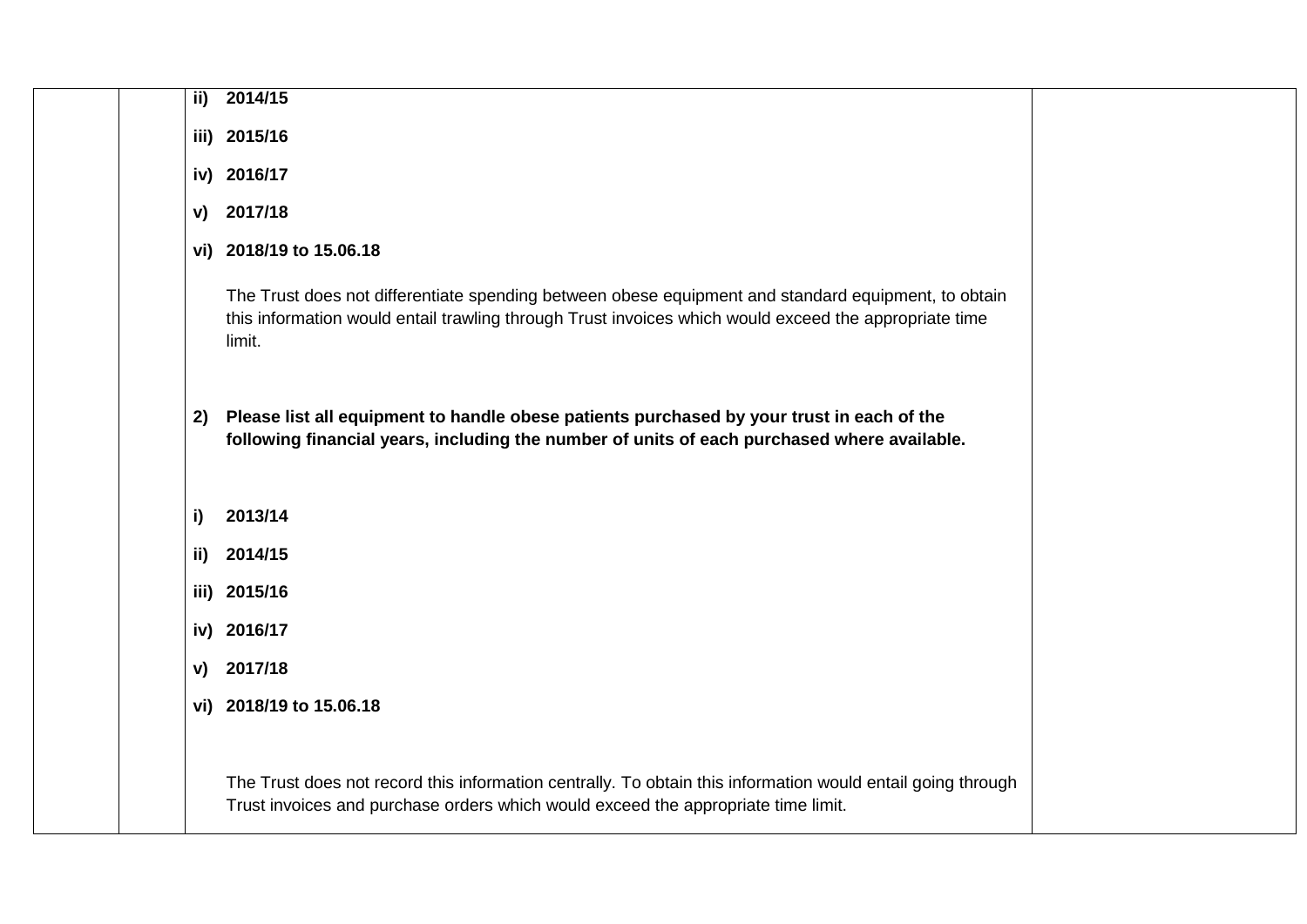|               |      | 3) Please state the number of obese spaces in your mortuary at the end of each of the following<br>financial years:                                                                                                                                      |
|---------------|------|----------------------------------------------------------------------------------------------------------------------------------------------------------------------------------------------------------------------------------------------------------|
|               |      | $i)$ 2013/14<br>5                                                                                                                                                                                                                                        |
|               |      | 5<br>ii) 2014/15                                                                                                                                                                                                                                         |
|               |      | 5<br>iii) 2015/16                                                                                                                                                                                                                                        |
|               |      | 5<br>iv) 2016/17                                                                                                                                                                                                                                         |
|               |      | v) 2017/18<br>5                                                                                                                                                                                                                                          |
|               |      | vi) 2018/19 to 15.06.18<br>5                                                                                                                                                                                                                             |
|               |      |                                                                                                                                                                                                                                                          |
| $28 - 6 - 18$ | 4126 | <b>Question 1</b><br>Does your trust currently use bedside patient monitoring equipment of vital signs (i.e. heart rate,<br>blood pressure, oxygen saturations, etc.) that is interoperable with your trusts Electronic Patient<br><b>Record System?</b> |
|               |      | Yes                                                                                                                                                                                                                                                      |
|               |      | <b>Question 1(a)</b><br>If yes, what is the provider and product name?                                                                                                                                                                                   |
|               |      | Spot monitors- Welch Allyn CVSM6000<br>Cardiac monitors- Spacelabs Qube and Xprezzon                                                                                                                                                                     |
|               |      | <b>Question 1(b)</b><br>How do the bedside monitoring equipment integrate with your system? Please choose most<br>appropriate answer,                                                                                                                    |
|               |      | [A] Directly connected through interoperable (e.g. API enabled) software - "the results are<br>automatically pushed to our existing EPR system for doctors to see in realtime"                                                                           |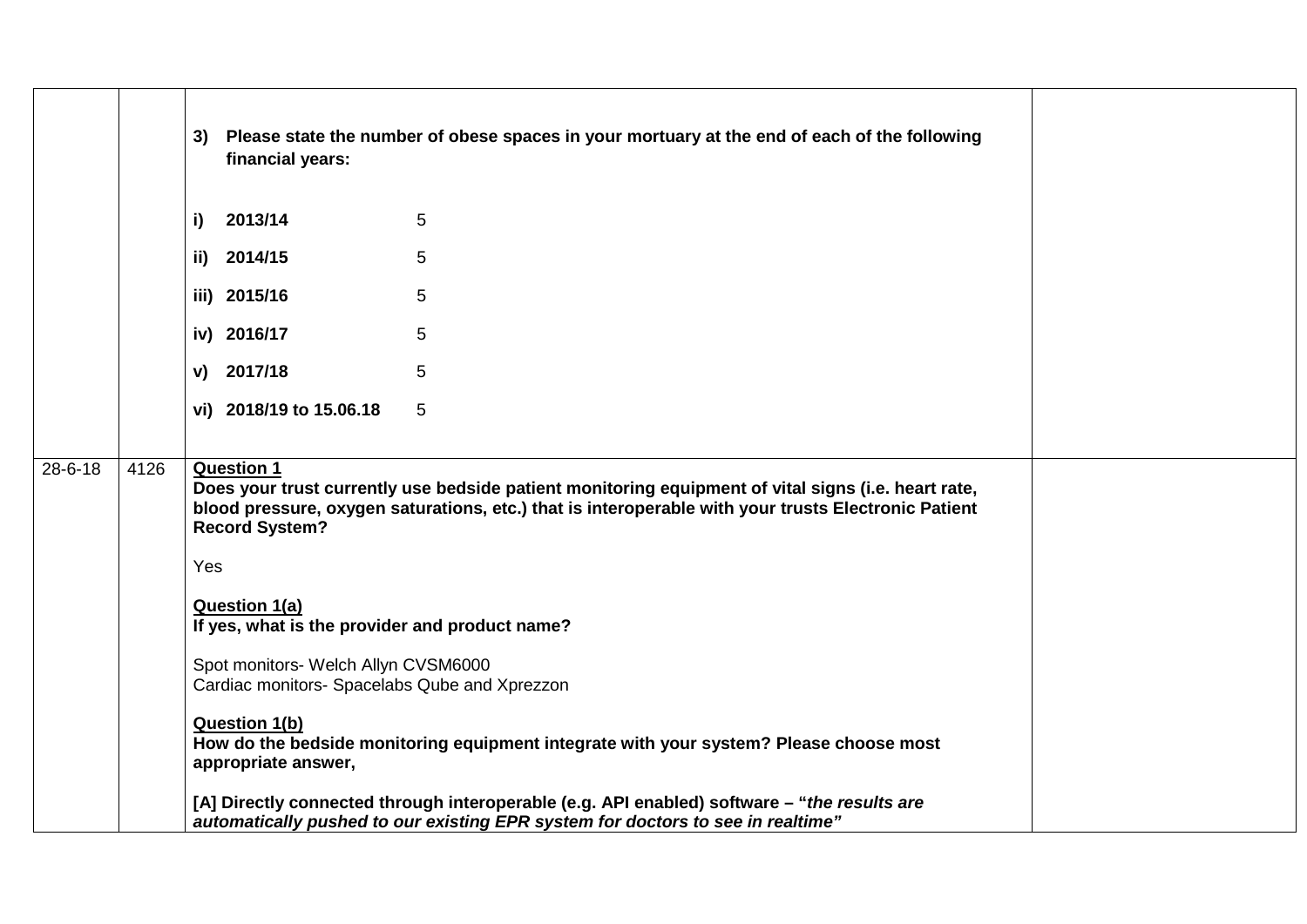| [B] Connected through an eObs system - "the healthcare professional manually inputs the results of their<br>recorded observations into a system separate from the EPS system"<br>[C] Connected through an eObs system - "the healthcare professional manually inputs the results of their<br>recorded observations into a system that updates directly to the EPS system"<br>[D] Other, Please specify _______________ |  |
|------------------------------------------------------------------------------------------------------------------------------------------------------------------------------------------------------------------------------------------------------------------------------------------------------------------------------------------------------------------------------------------------------------------------|--|
| Question 1(c) If no, does your trust have the plan to acquire such equipment (as described in Question<br>1) over the next three financial years (2018/19, 2019/20, 2020/21)? Please specify the year and how you<br>are planning to procure this<br>N/A                                                                                                                                                               |  |
| UNDERSTANDING THE CURRENT IT PROVIDER LANDSCAPE, IT'S DYNAMICS AND EXISTING<br><b>INTEROPERABILITY IN ACUTE TRUSTS IN ENGLAND</b>                                                                                                                                                                                                                                                                                      |  |
| <b>Question 2</b><br>2a). Which Patient Administration System (PAS) does your trust currently use?                                                                                                                                                                                                                                                                                                                     |  |
| Cerner Millennium.                                                                                                                                                                                                                                                                                                                                                                                                     |  |
| 2b). When does your current PAS contract expire?                                                                                                                                                                                                                                                                                                                                                                       |  |
| December 2024                                                                                                                                                                                                                                                                                                                                                                                                          |  |
| 2c). What is the annual cost for using your chosen PAS?                                                                                                                                                                                                                                                                                                                                                                |  |
| £751,875.72                                                                                                                                                                                                                                                                                                                                                                                                            |  |
| 2d). With which other systems in your trust is the PAS interoperative with?<br>Please list all which are interoperable                                                                                                                                                                                                                                                                                                 |  |
| Information can be found at http://www.mkhospital.nhs.uk/index.php?view=download&alias=1559-it-foi-<br>answers&category_slug=freedom-of-information-foi-disclosure-logs-<br>2017&option=com docman&layout=table&Itemid=700                                                                                                                                                                                             |  |
| <b>Question 3</b><br>3a). Which Electronic Patient Record system (EPR) does your trust currently use?                                                                                                                                                                                                                                                                                                                  |  |
| C Cube Solutions                                                                                                                                                                                                                                                                                                                                                                                                       |  |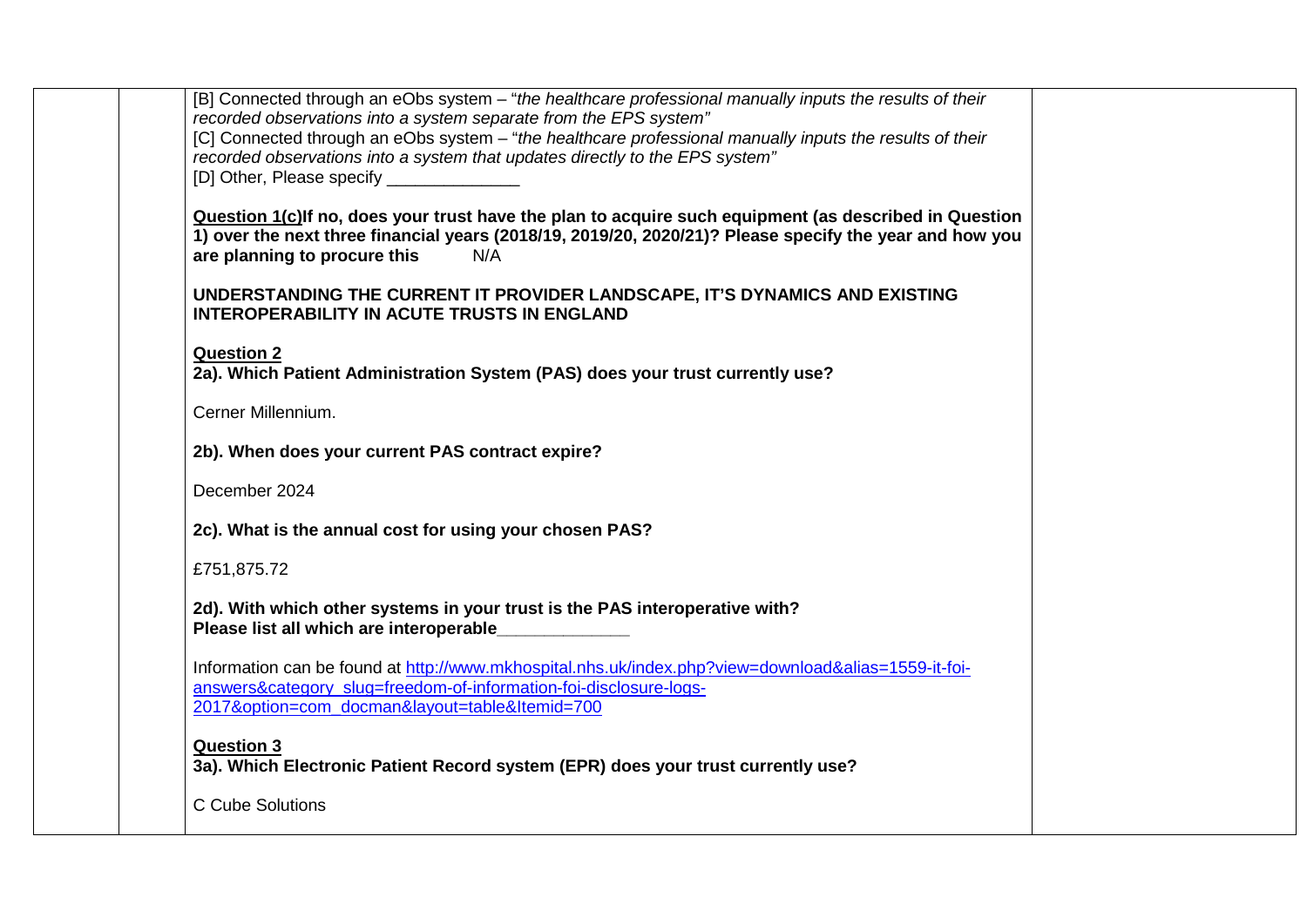| 3b). When does your current EPR contract expire?                                                                                                                                                                                                                                                                                                                                                                     |
|----------------------------------------------------------------------------------------------------------------------------------------------------------------------------------------------------------------------------------------------------------------------------------------------------------------------------------------------------------------------------------------------------------------------|
| <b>July 2022</b>                                                                                                                                                                                                                                                                                                                                                                                                     |
| 3c). What is the annual cost for using your chosen EPR?                                                                                                                                                                                                                                                                                                                                                              |
| £78,7544.32                                                                                                                                                                                                                                                                                                                                                                                                          |
| 3d). With which other systems in your trust is the EPR interoperative with?                                                                                                                                                                                                                                                                                                                                          |
| <b>No</b>                                                                                                                                                                                                                                                                                                                                                                                                            |
| 3e). Does your EPR integrate with any Primary Care systems (e.g. SystemOne or EMIS Web)                                                                                                                                                                                                                                                                                                                              |
| Currently underway.                                                                                                                                                                                                                                                                                                                                                                                                  |
| 3f). What does these systems permit (1-way viewing of notes / results / etc or 2-way notes / results<br>entering)?                                                                                                                                                                                                                                                                                                   |
| N/A                                                                                                                                                                                                                                                                                                                                                                                                                  |
| <b>Question 4</b><br>4a). If you use a separate Mental Health EPR, which provider and product do you currently use?<br>4b). When does the contract with your current provider expire?<br>4c). What is the annual cost for using your chosen Mental Health EPR system?<br>4d). With which other systems in your trust is the Mental Health EPR system interoperative with?<br>Please list all which are interoperable |
| Mental Health services do not fall under the Trust's remit. Please re direct the questions above to Central and<br>North West London at freedomofinformation.cnwl@nhs.net                                                                                                                                                                                                                                            |
| <b>Question 5</b><br>5a). Which system does your trust currently use to monitor flow through the Emergency Department<br>(provider and product)?                                                                                                                                                                                                                                                                     |
| Cerner Millennium.                                                                                                                                                                                                                                                                                                                                                                                                   |
| 5b). When does the contract with your current provider expire?                                                                                                                                                                                                                                                                                                                                                       |
|                                                                                                                                                                                                                                                                                                                                                                                                                      |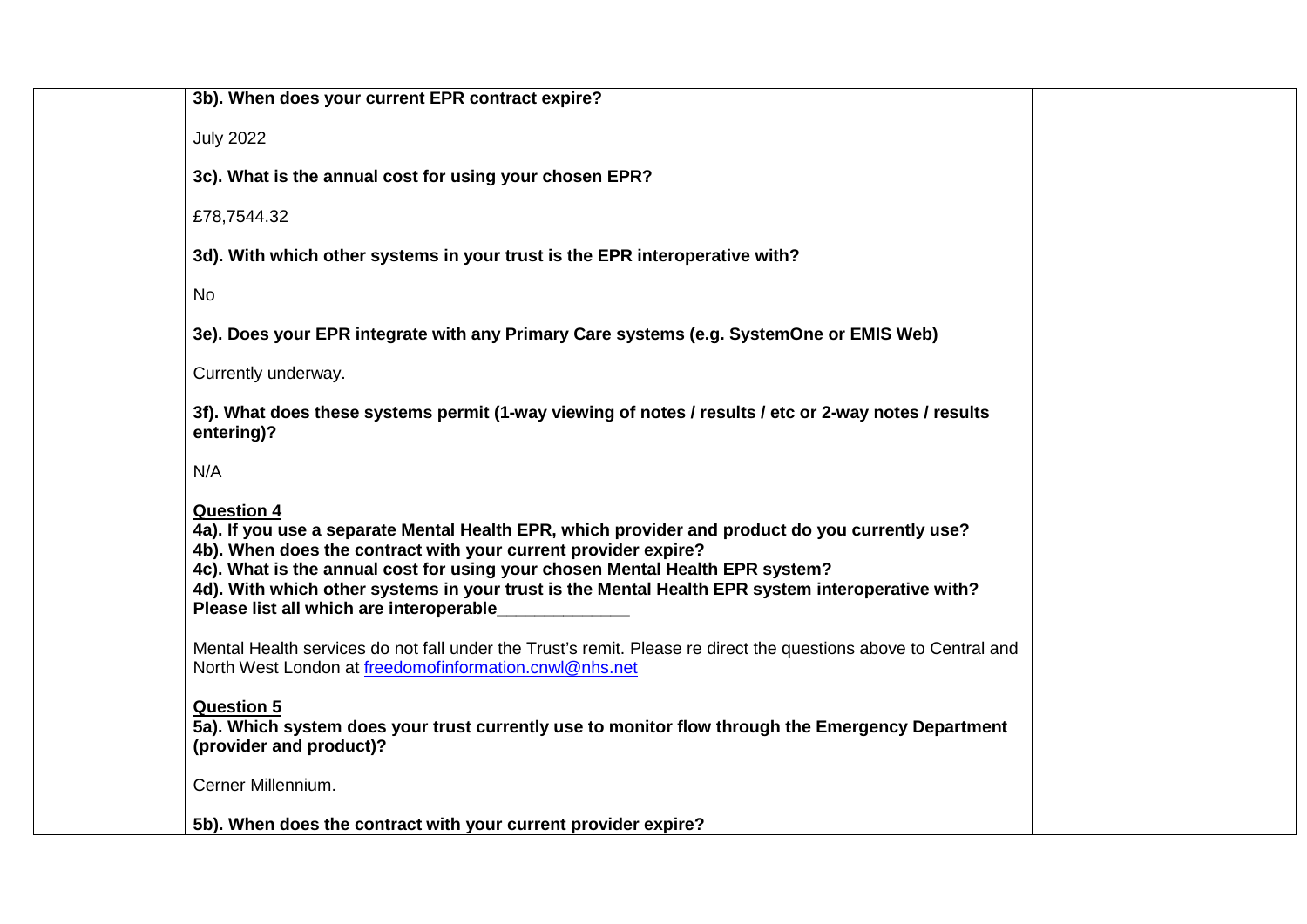| 5c). What is the annual cost for using your chosen system?<br>5d). With which other systems in your trust is the system interoperative with?<br>Please list all which are interoperable                                                                                                                                                                                         |
|---------------------------------------------------------------------------------------------------------------------------------------------------------------------------------------------------------------------------------------------------------------------------------------------------------------------------------------------------------------------------------|
| Information can be found at http://www.mkhospital.nhs.uk/index.php?view=download&alias=1559-it-foi-<br>answers&category_slug=freedom-of-information-foi-disclosure-logs-<br>2017&option=com docman&layout=table&Itemid=700                                                                                                                                                      |
| <b>Question 6</b><br>6a). Which bed management system does your trust currently use?<br>6b). When does the contract with your current provider expire?<br>6c). What is the annual cost for using your chosen bed management system?<br>6d). With which other systems in your trust is the bed management system interoperative with?<br>Please list all which are interoperable |
| The Trust do not currently have an electronic Bed Management system, although with the introduction of<br>eCare Bed there is flexibility to use the bed boards more proactively.                                                                                                                                                                                                |
| <b>Question 7</b><br>7a). Which radiology information system does your trust currently use?                                                                                                                                                                                                                                                                                     |
| <b>CRIS</b>                                                                                                                                                                                                                                                                                                                                                                     |
| 7b). When does the contract with your current provider expire?                                                                                                                                                                                                                                                                                                                  |
| May 2020                                                                                                                                                                                                                                                                                                                                                                        |
| 7c). What is the annual cost for using your chosen radiology information system?                                                                                                                                                                                                                                                                                                |
| £119,541.60 Inc. VAT                                                                                                                                                                                                                                                                                                                                                            |
| 7d). With which other systems in your trust is the radiology information system interoperative with?                                                                                                                                                                                                                                                                            |
| Please list all which are interoperable:                                                                                                                                                                                                                                                                                                                                        |
| Insignia PACS<br><b>Cerner Millennium</b><br>Sunquest ICE                                                                                                                                                                                                                                                                                                                       |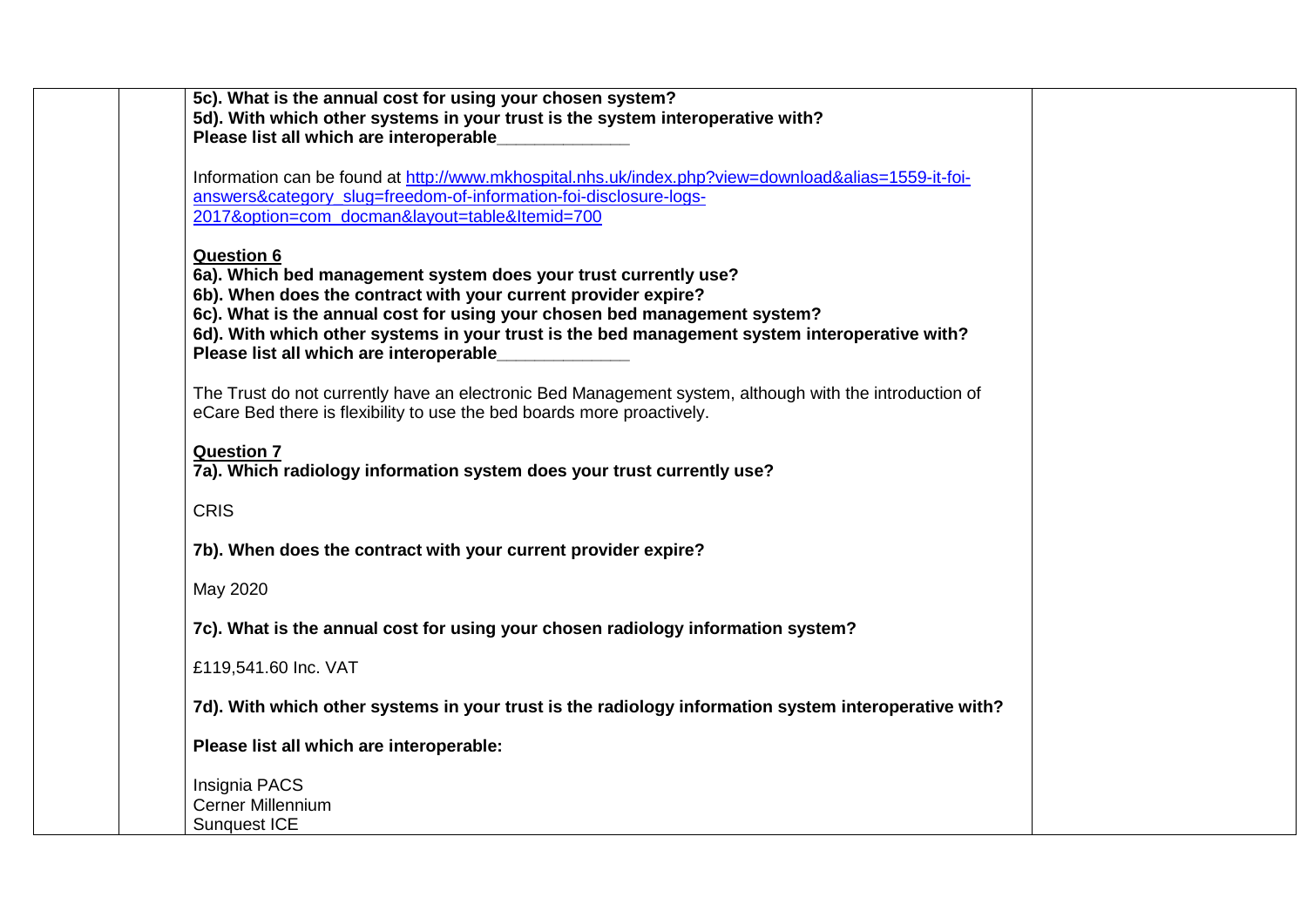| <b>Question 8</b><br>8a). Which laboratory information system (biochem/pathology) does your trust currently use?                                                                                                                                                                                        |
|---------------------------------------------------------------------------------------------------------------------------------------------------------------------------------------------------------------------------------------------------------------------------------------------------------|
| <b>Clinisys Winpath</b>                                                                                                                                                                                                                                                                                 |
| 8b). When does the contract with your current provider expire?                                                                                                                                                                                                                                          |
| May 2019                                                                                                                                                                                                                                                                                                |
| 8c). What is the annual cost for using your chosen laboratory information system?                                                                                                                                                                                                                       |
| £119,541                                                                                                                                                                                                                                                                                                |
| 8d). With which other systems in your trust is the laboratory information system interoperative with?<br>Please list all which are interoperable<br>N/A                                                                                                                                                 |
| <b>Question 9</b><br>9a). Does your trust use an Electronic Prescribing system? If so, what is the provider / product name?<br>If no, please answer n/a to questions 8a, b, c and d.                                                                                                                    |
| <b>Cerner Millennium</b>                                                                                                                                                                                                                                                                                |
| 9b). When does the contract with your current provider expire?<br>9c). What is the annual cost for using your chosen Electronic Prescribing system?<br>9d). With which other systems in your trust is the Electronic Prescribing system interoperative with?<br>Please list all which are interoperable |
| Information can be found at http://www.mkhospital.nhs.uk/index.php?view=download&alias=1559-it-foi-<br>answers&category_slug=freedom-of-information-foi-disclosure-logs-<br>2017&option=com_docman&layout=table&Itemid=700                                                                              |
| <b>Question 10</b><br>10a). Which Maternity services IT system does your trust currently use?                                                                                                                                                                                                           |
| Cerner Millennium                                                                                                                                                                                                                                                                                       |
| 10b). When does the contract with your current provider expire?                                                                                                                                                                                                                                         |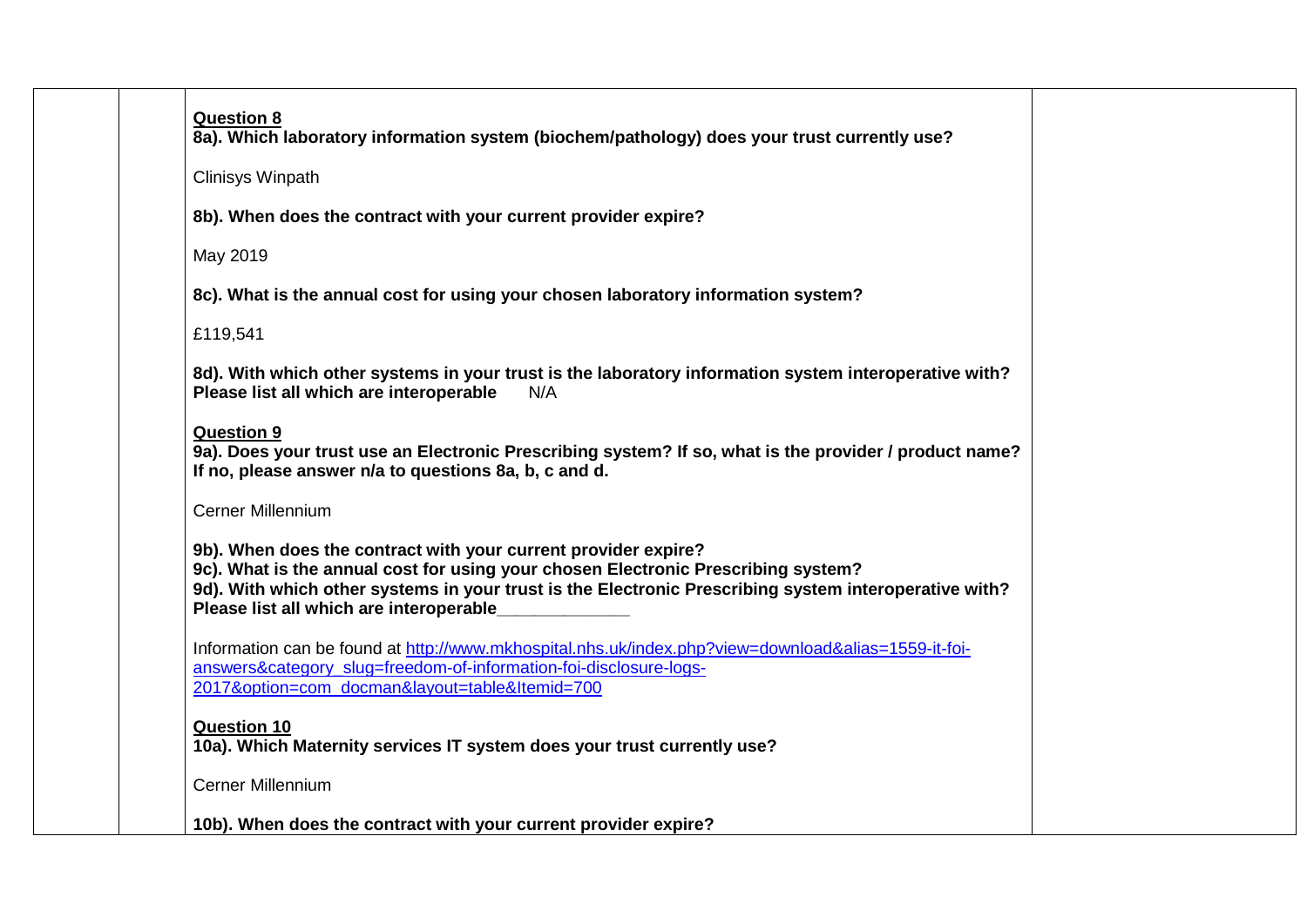|               |      | 10c). What is the annual cost for using your chosen Maternity services IT system?                                                                                                        |  |
|---------------|------|------------------------------------------------------------------------------------------------------------------------------------------------------------------------------------------|--|
|               |      | 10d). With which other systems in your trust is the Maternity services IT system interoperative with?<br>Please list all which are interoperable                                         |  |
|               |      |                                                                                                                                                                                          |  |
|               |      | Information can be found at http://www.mkhospital.nhs.uk/index.php?view=download&alias=1559-it-foi-                                                                                      |  |
|               |      | answers&category_slug=freedom-of-information-foi-disclosure-logs-<br>2017&option=com docman&layout=table&Itemid=700                                                                      |  |
| $28 - 6 - 18$ | 4127 | 1. How many CDs does your department produce per annum for the distribution of patient images?*                                                                                          |  |
|               |      |                                                                                                                                                                                          |  |
|               |      | 2288                                                                                                                                                                                     |  |
|               |      | 2. How many CDs does your department produce per annum for interested 3rd parties such as                                                                                                |  |
|               |      | insurance companies or solicitors?*                                                                                                                                                      |  |
|               |      | 1300                                                                                                                                                                                     |  |
|               |      |                                                                                                                                                                                          |  |
|               |      | 3. What is the cost of CD production for patient images, e.g. materials for your department per<br>$annum?*$                                                                             |  |
|               |      |                                                                                                                                                                                          |  |
|               |      | £2071.80                                                                                                                                                                                 |  |
|               |      | 4. What are the time/resource costs associated with CD production for patient images for your<br>department per annum?*                                                                  |  |
|               |      | 200 Hours                                                                                                                                                                                |  |
|               |      | 5. What are the costs of postage/couriering of CDs of patient images for your department, per<br>annum? $*$                                                                              |  |
|               |      | The Trust does not record this information centrally, to obtain this would entail going through patient records<br>which would require permission and exceed the appropriate time limit. |  |
|               |      | 6. Please provide a breakdown of total costs of CDs for patient images to other hospitals for your<br>department, per annum?*                                                            |  |
|               |      | N/A                                                                                                                                                                                      |  |
|               |      |                                                                                                                                                                                          |  |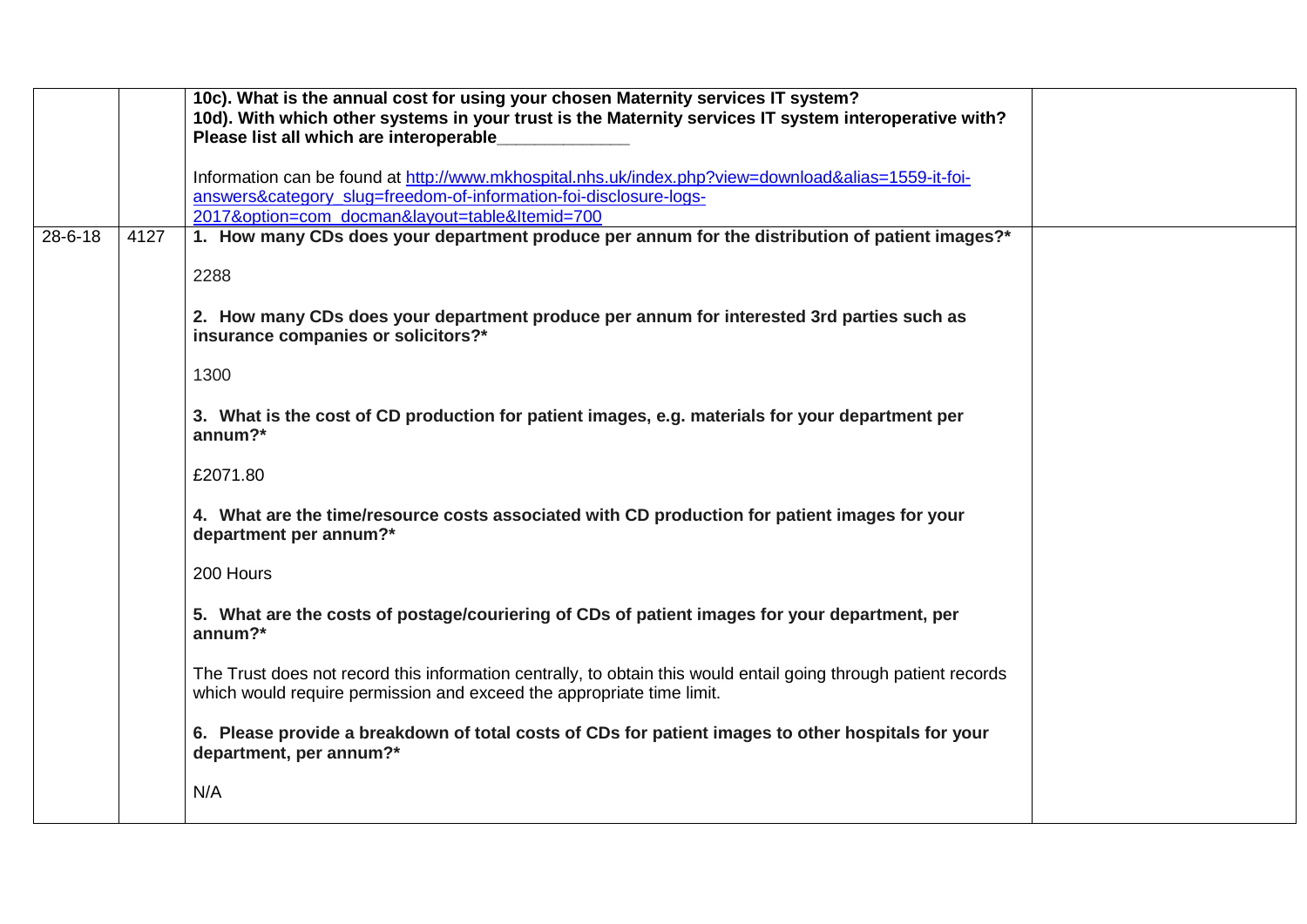|               |      | 7. Please provide a breakdown of total costs of CDs to patients for your department, per annum?*                                                                   |  |
|---------------|------|--------------------------------------------------------------------------------------------------------------------------------------------------------------------|--|
|               |      | £894.64                                                                                                                                                            |  |
|               |      | 8. Please provide a breakdown of total costs of CDs to interested 3rd parties for your department<br>such as insurance companies or solicitors, per annum?*        |  |
|               |      | £1177.16                                                                                                                                                           |  |
|               |      | 9. Are the CDs dispatched from your department that contain patient data consistently encrypted /<br>password protected?*                                          |  |
|               |      | Yes                                                                                                                                                                |  |
|               |      | 10. Can you provide information on the number of CDs that are lost or misplaced before they reach<br>the intended recipient?*                                      |  |
|               |      | <b>No</b>                                                                                                                                                          |  |
| $28 - 6 - 18$ | 4128 | 1. For the period 1st Oct - 31st Dec 2017 please could you tell me how many FTE (full time<br>equivalent) nursing/midwifery personnel were employed by your trust? |  |
|               |      | 877.85                                                                                                                                                             |  |
|               |      | 2. For the period 1st Oct - 31st Dec 2017 please could you tell me how many of those FTE<br>nursing/midwifery personnel were male?                                 |  |
|               |      | 56.94                                                                                                                                                              |  |
|               |      | 3. For the period 1st Oct - 31st Dec 2017 please can you tell me how many FTE healthcare assistants<br>were employed by your trust?                                |  |
|               |      | 297.40                                                                                                                                                             |  |
|               |      | 4. For the period 1st Oct - 31st Dec 2017 please can you also tell me how many of those FTE<br>healthcare assistant were male?                                     |  |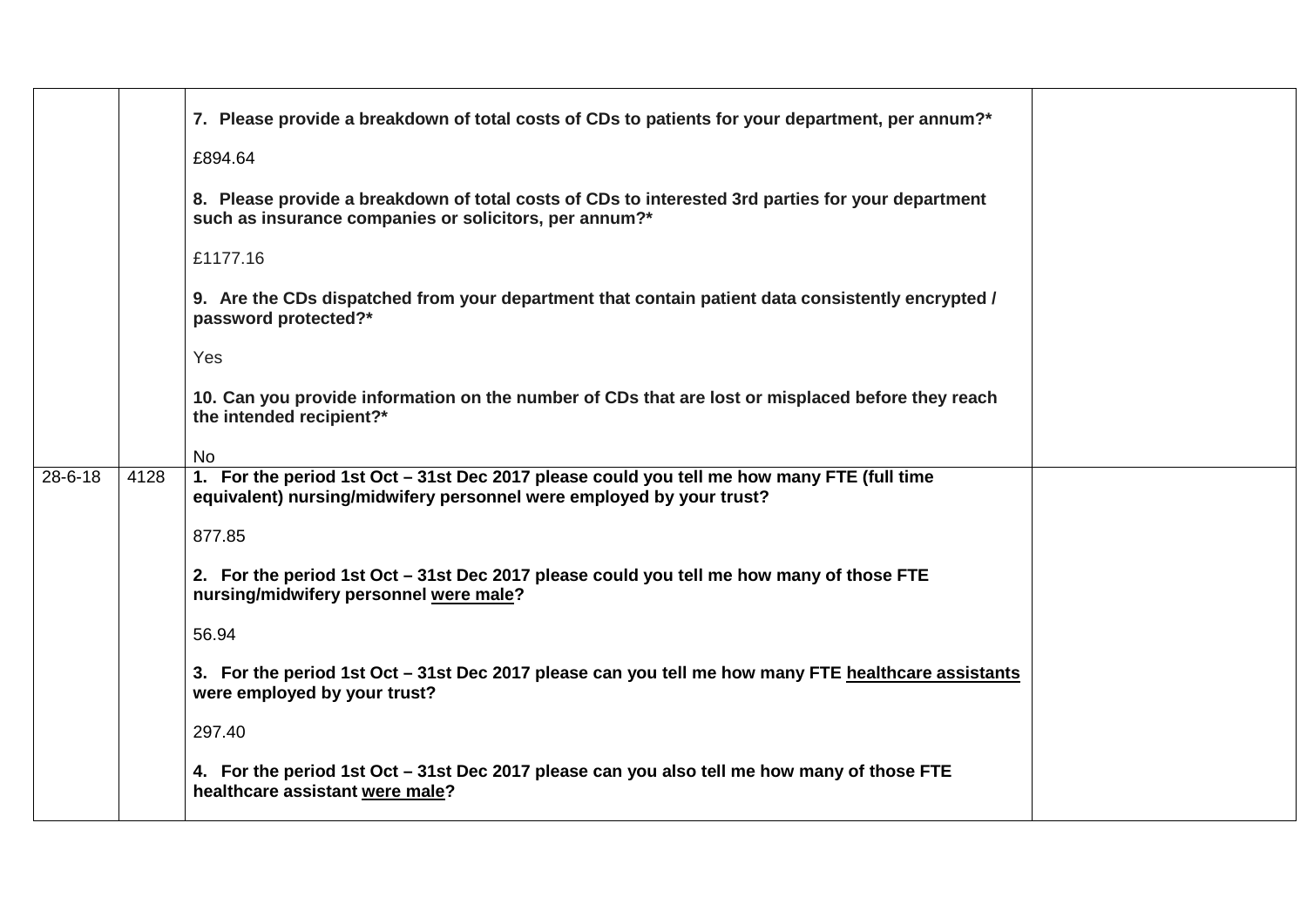|               |      | 22.21                                                                                                                                                                         |
|---------------|------|-------------------------------------------------------------------------------------------------------------------------------------------------------------------------------|
|               |      | 5. For the period 1st Oct – 31st Dec 2017 please can you also tell me how much you spent on<br>CPD (continuing professional development) training for healthcare assistants?  |
|               |      | Unable to cost as CPD is provided in house as well as externally funded courses and programmes.                                                                               |
|               |      | 6. For the period 1st Oct - 31st Dec 2015 please could you tell me how many FTE (full time<br>equivalent) nursing/midwifery personnel were employed by your trust?            |
|               |      | 848.47                                                                                                                                                                        |
|               |      | 7. For the period 1st Oct - 31st Dec 2015 please could you tell me how many of those FTE<br>nursing/midwifery personnel were male?                                            |
|               |      | 63.86                                                                                                                                                                         |
|               |      | 8. For the period 1st Oct – 31st Dec 2015 please can you tell me how many FTE healthcare assistants<br>were employed by your trust?                                           |
|               |      | 293.78                                                                                                                                                                        |
|               |      | 9. For the period 1st Oct - 31st Dec 2015 please can you also tell me how many of those FTE<br>healthcare assistant were male?                                                |
|               |      | 24.52                                                                                                                                                                         |
|               |      | 10. For the period 1st Oct - 31st Dec 2015 please can you also tell me how much you spent on CPD<br>(continuing professional development) training for healthcare assistants? |
|               |      | Unable to cost as CPD is provided in house as well as externally funded courses and programmes.                                                                               |
| $29 - 6 - 18$ | 4129 | 1.<br>How many count of patient prescriptions did your pharmacy department issue last year -<br>please provide this with monthly numbers.                                     |
|               |      | <b>Sep</b><br><b>Nov</b><br><b>Feb</b><br><b>Mar</b><br><b>May</b><br>Jun<br>Jul<br><b>Aug</b><br>Oct<br><b>Dec</b><br>Apr<br><b>Jan</b>                                      |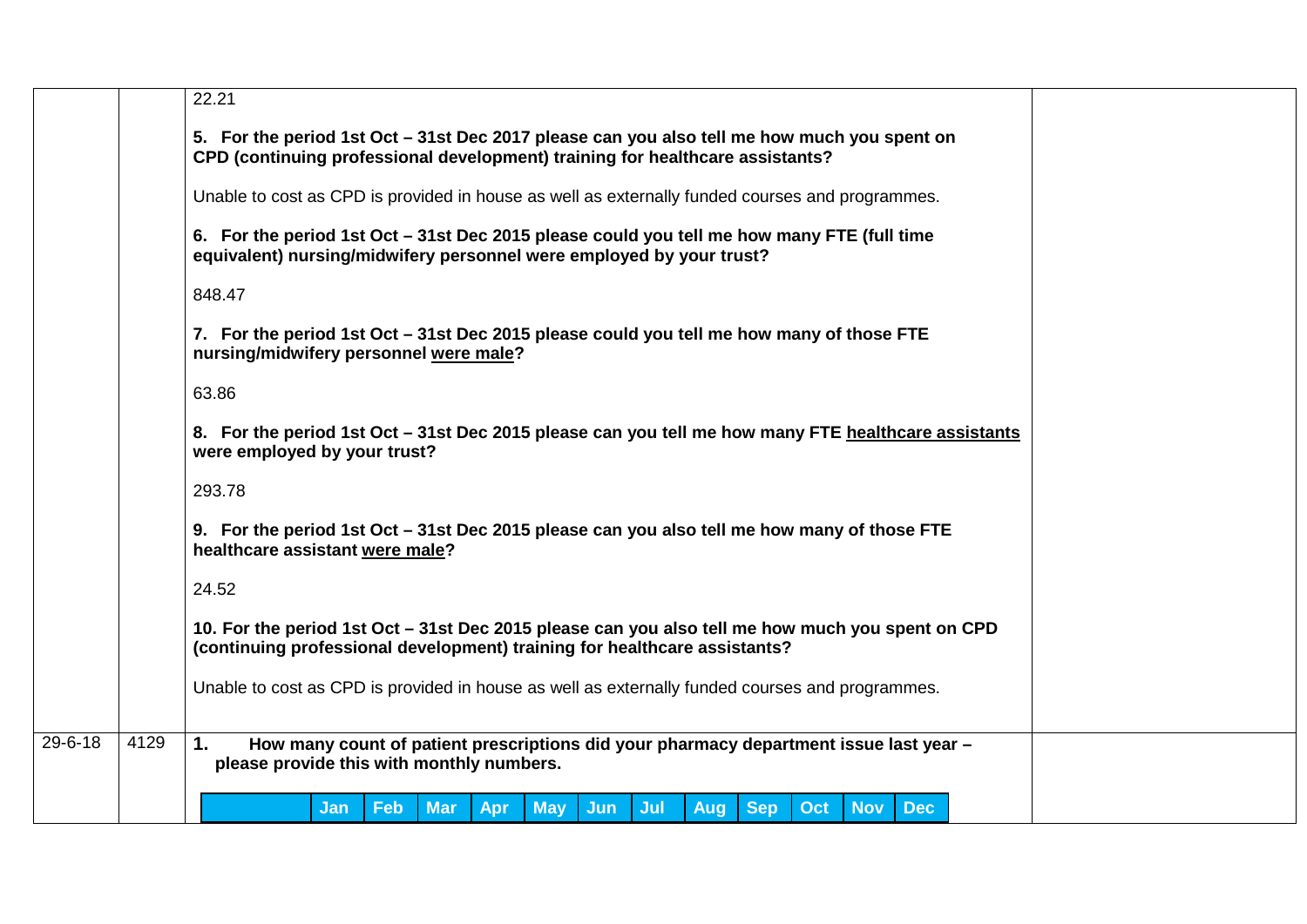|               |      | No. of patient<br>prescriptions<br>pharmacy<br>department<br>issued                                                                                                                                                                                                                                                                                                                                                                | 1,554 | 1,525 | 1,682 | 1,432 | 1,650 | 1,768 | 1,659 | 1,726 | 1,531 | 1,526 | 1,678 | 1,571 |                                                                                             |  |  |
|---------------|------|------------------------------------------------------------------------------------------------------------------------------------------------------------------------------------------------------------------------------------------------------------------------------------------------------------------------------------------------------------------------------------------------------------------------------------|-------|-------|-------|-------|-------|-------|-------|-------|-------|-------|-------|-------|---------------------------------------------------------------------------------------------|--|--|
|               |      | 2.<br>this with monthly numbers.<br>I can confirm the Trust do not currently perform Ankle replacements.                                                                                                                                                                                                                                                                                                                           |       |       |       |       |       |       |       |       |       |       |       |       | How many Ankle replacements did your Trust perform over the last 36 months - please provide |  |  |
| $29 - 6 - 18$ | 4130 | <b>Incidents and Discipline</b><br>Have you had a reported incident regarding staff not following your safeguarding guidance in the last<br>three years?<br>Yes<br>If so, how many?<br>1<br>How many legal actions have been taken against you due to staff not following safeguarding<br>guidance?<br>0<br>Has anyone been disciplined or fired due to staff not following safeguarding guidance in the last three<br>years?<br>0 |       |       |       |       |       |       |       |       |       |       |       |       |                                                                                             |  |  |
|               |      | <b>Training</b><br>How often do you undertake any education or training around safeguarding guidance?                                                                                                                                                                                                                                                                                                                              |       |       |       |       |       |       |       |       |       |       |       |       |                                                                                             |  |  |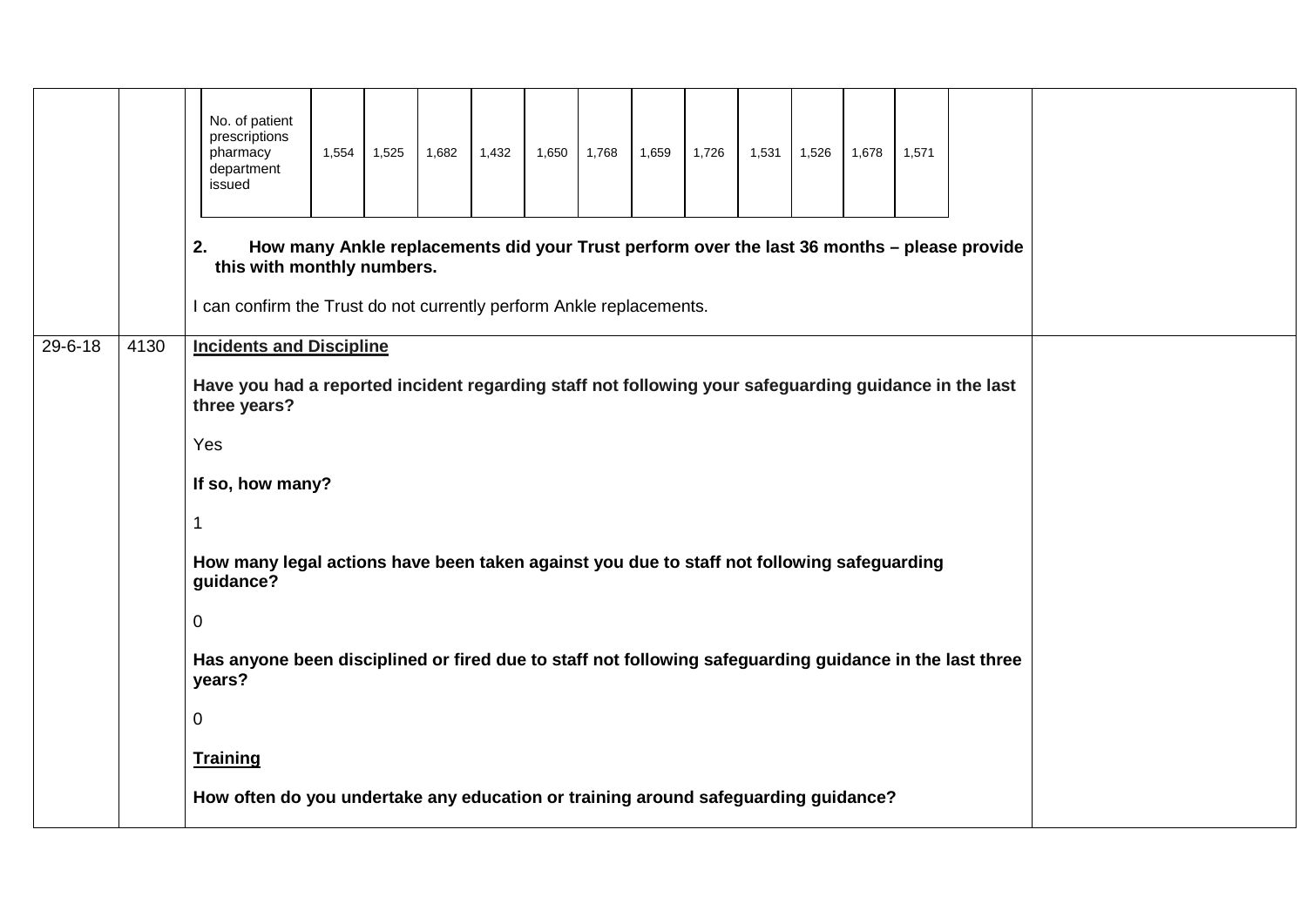| All staff receive training on Induction to the Trust and then through mandatory training every 3 years for SGA<br>level 1 and 2, every 3 years for SGC level 1 and 2 and 2 hours every year for level 3 SGC training. There are<br>also additional adhoc bespoke training sessions within departments or with individuals as required. |
|----------------------------------------------------------------------------------------------------------------------------------------------------------------------------------------------------------------------------------------------------------------------------------------------------------------------------------------|
| <b>Updating and Dissemination</b>                                                                                                                                                                                                                                                                                                      |
| How often are safeguarding guidance standards updated?                                                                                                                                                                                                                                                                                 |
| Policies for SG are updated every 3 years are as required to do so if national guidance dictates                                                                                                                                                                                                                                       |
| When was the last complete review of your safeguarding guidance?                                                                                                                                                                                                                                                                       |
| SGA policy updated July 2015 and SGC policy updated April 2016                                                                                                                                                                                                                                                                         |
| <b>Storage and accessibility</b>                                                                                                                                                                                                                                                                                                       |
| In what format and programme do you hold your safeguarding guidance?                                                                                                                                                                                                                                                                   |
| Information is held within a written policy, guidance also provided on a hospital intranet page and signpost<br>links to the local MK council website                                                                                                                                                                                  |
| In what format and programme do staff access this guidance?                                                                                                                                                                                                                                                                            |
| Online and paper                                                                                                                                                                                                                                                                                                                       |
| Can you access safeguarding guidance on mobile devices?                                                                                                                                                                                                                                                                                |
| Yes                                                                                                                                                                                                                                                                                                                                    |
| If so, can this guidance be accessed while offline?                                                                                                                                                                                                                                                                                    |
| Yes, apart from Trust intranet                                                                                                                                                                                                                                                                                                         |
| <b>Audit and Review</b><br>Can your workforce audit their compliance to central standards regarding safeguarding guidelines<br>and so identify any shortfalls?                                                                                                                                                                         |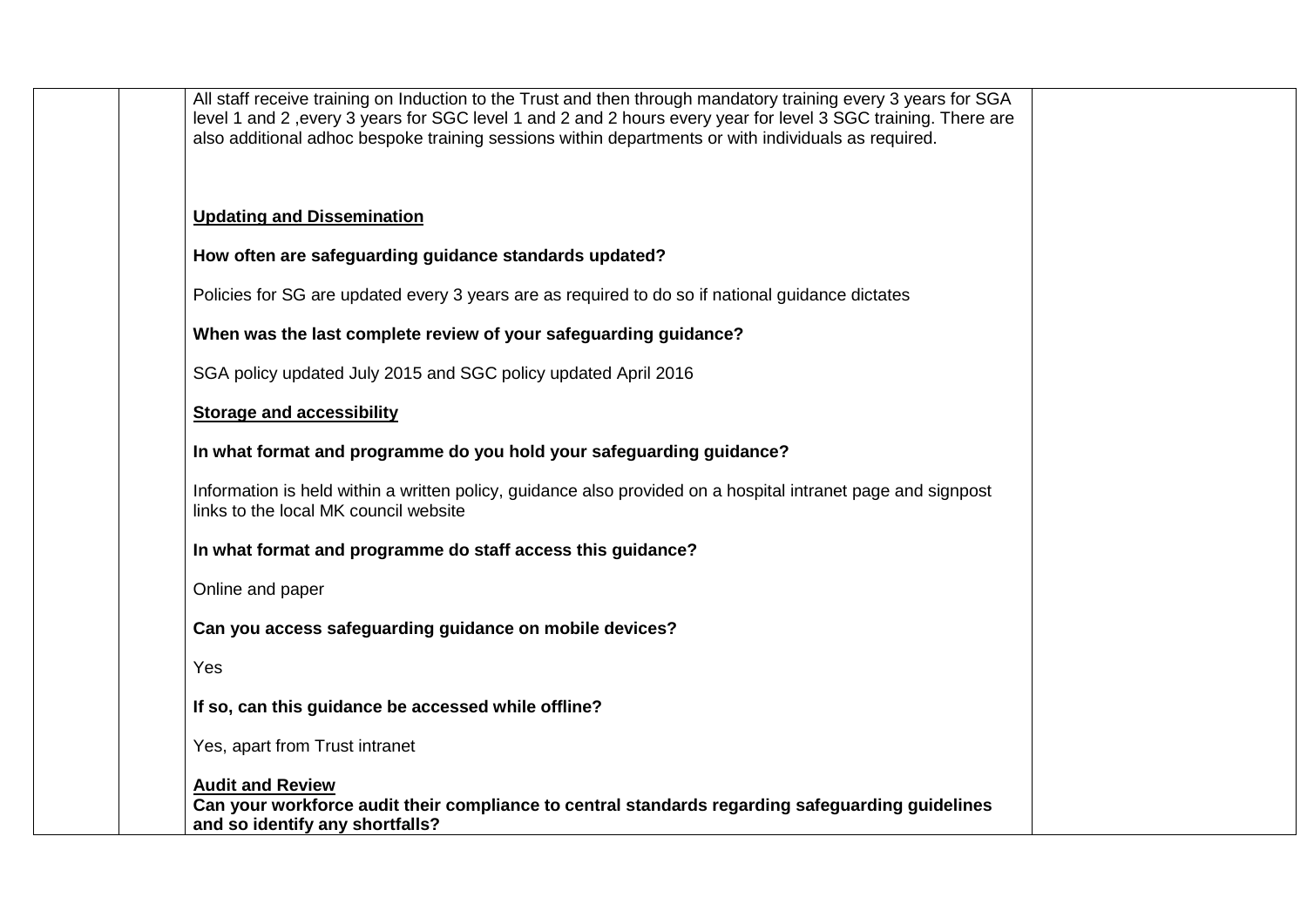|               |      | The Trust participates annually in completing a self-assessment and assurance framework for both<br>safeguarding adults and children. This is discussed and validated with the local clinical commissioning group.<br>Recommendations from the assessment are then formulated and monitored through an agreed action plan.<br>Do you have the capability to audit delivery standards against current safeguarding guidance?<br>Safeguarding standards are audited using a safeguarding self-assessment and assurance framework.<br>Safeguarding audits are agreed within the assurance framework and are monitored through the relevant<br>safeguarding boards.<br><b>Quantitative measures</b><br>How many pages of safeguarding guidance does your organisation have?<br>SGA policy has 19 pages, MCA policy has 28 pages, SGC policy has 44 pages. Other guidance is online from<br>local council website and online within the Trusts intranet page.<br><b>SGA</b> - Safeguarding Adults<br>SGC - Safeguarding Children |  |
|---------------|------|-----------------------------------------------------------------------------------------------------------------------------------------------------------------------------------------------------------------------------------------------------------------------------------------------------------------------------------------------------------------------------------------------------------------------------------------------------------------------------------------------------------------------------------------------------------------------------------------------------------------------------------------------------------------------------------------------------------------------------------------------------------------------------------------------------------------------------------------------------------------------------------------------------------------------------------------------------------------------------------------------------------------------------|--|
| $29 - 6 - 18$ | 4131 | For the purpose of this request please treat the 6-in-1 vaccine as encompassing all three doses.                                                                                                                                                                                                                                                                                                                                                                                                                                                                                                                                                                                                                                                                                                                                                                                                                                                                                                                            |  |
|               |      |                                                                                                                                                                                                                                                                                                                                                                                                                                                                                                                                                                                                                                                                                                                                                                                                                                                                                                                                                                                                                             |  |
|               |      | I would like you to provide me with:                                                                                                                                                                                                                                                                                                                                                                                                                                                                                                                                                                                                                                                                                                                                                                                                                                                                                                                                                                                        |  |
|               |      | a) The number of 6-in-1 vaccines offered to be given to babies in the financial years 2017/18, 2016/17,<br>and 2015/16.                                                                                                                                                                                                                                                                                                                                                                                                                                                                                                                                                                                                                                                                                                                                                                                                                                                                                                     |  |
|               |      | b) The number of 6-in-1 vaccines that were refused by parents or guardians of the baby in the financial<br>year 2017/18, 2016/17, and 2015/16.                                                                                                                                                                                                                                                                                                                                                                                                                                                                                                                                                                                                                                                                                                                                                                                                                                                                              |  |
|               |      | c) The number of children diagnosed with any of the following in 2017/18 alone, who had not received<br>the 6-in-1 vaccine when they were a baby because their parent or guardian had refused it. If a child<br>was diagnosed with more than one of the below, please provide that information:<br>diphtheria, hepatitis B, Hib, polio, tetanus, or whooping cough                                                                                                                                                                                                                                                                                                                                                                                                                                                                                                                                                                                                                                                          |  |
|               |      | The subject of your request does not fall under the remit of Milton Keynes University Hospital. Please redirect                                                                                                                                                                                                                                                                                                                                                                                                                                                                                                                                                                                                                                                                                                                                                                                                                                                                                                             |  |